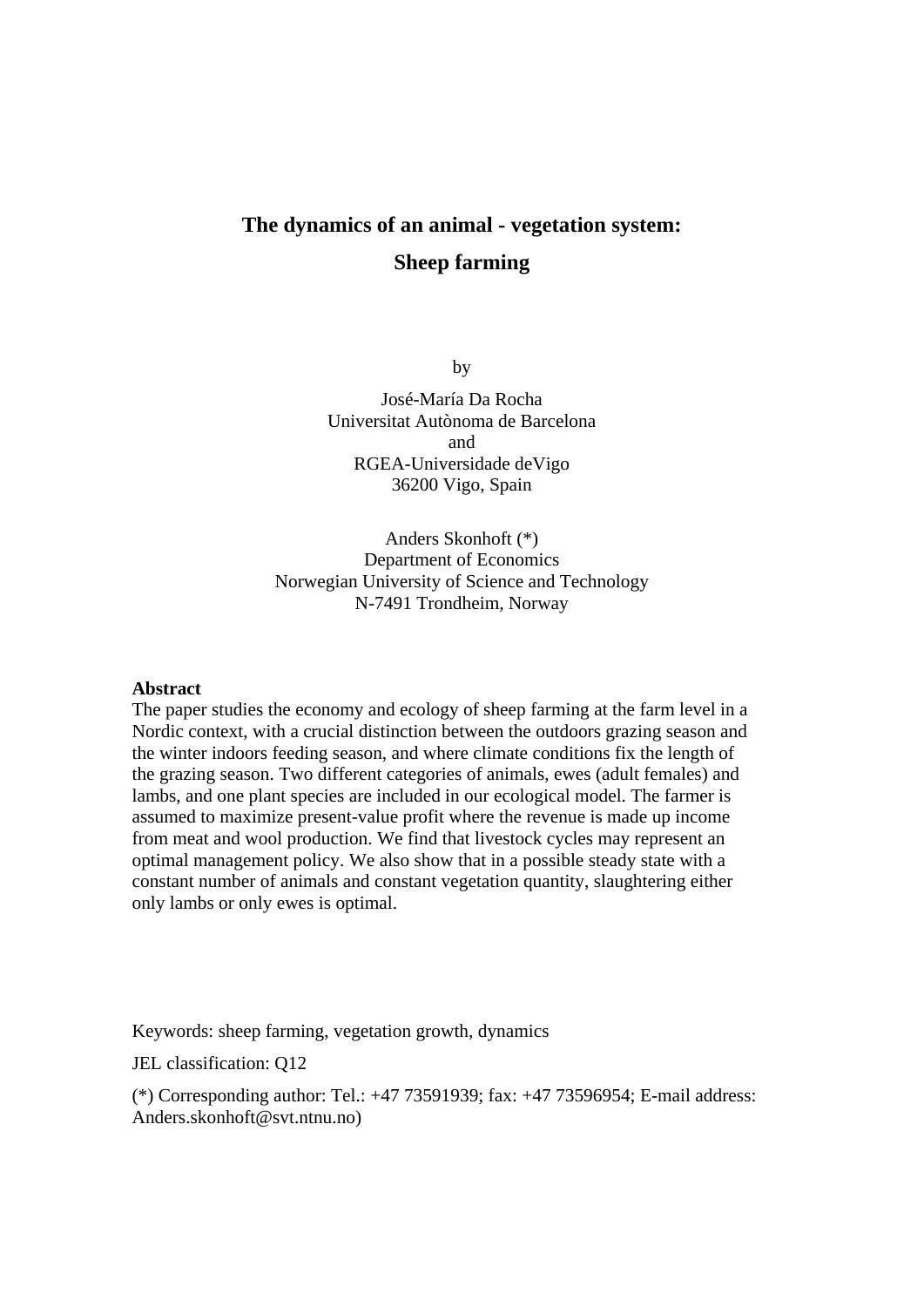## **1. Introduction**

In this paper, we show that livestock cycles may represent an optimal policy at the farm level in an economic sheep-vegetation trade-off model. The main content of this tradeoff is that high sheep densities yield high farm output in number of animals slaughtered. On the other hand, high sheep densities relative to pasture productivity cause a reduction in meat production per animal and thus a decrease in income per animal. We also show that, in a possible steady state with a constant number of animals and constant vegetation quantity, the harvesting decision is shaped by economic factors alone.

We consider a Nordic sheep farming system. Within this farming system, the individual farmer faces several decisions. The problem analyzed here is that of utilizing a given farm capacity (i.e., farm size) to provide the optimal number of animals to be fed and kept indoors during the winter season. A corollary of this problem is to assess the effect that summer grazing density has on vegetation productivity and on per-animal meat production. While we show that livestock cycles may represent an optimal solution to this problem, we also find that the economic benefit of an optimal cycle policy is typically small compared keeping a fixed number of animals. Our stocking problem has similarities with the standard predator-prey renewable natural resource problem (see, e.g., Clark 1990) where the sheep is the predator while the vegetation is the prey. However, our animal – vegetation interaction is unidirectional as the vegetation quantity has no direct influence on the animal growth number. The link goes indirectly through the weight gain and hence, the value per animal.

Sheep is the main livestock in animal husbandry in the Nordic countries Norway and Iceland, and most of the cultivated land is used for winter fodder production (58% and 95% in Norway and Iceland, respectively; see e.g., Austrheim et al. 2008). In these countries, there is a crucial distinction between the outdoors grazing season (spring, summer and fall) and the indoors winter feeding period, which includes when the lambs are born in late winter to early spring, just before the grazing season starts. This distinction over the year cycle is also crucial in our analysis, and where the animals are structured in two categories, lambs and adult females (ewes). This age structured model is extended to take into account that the outdoors grazing conditions generally represent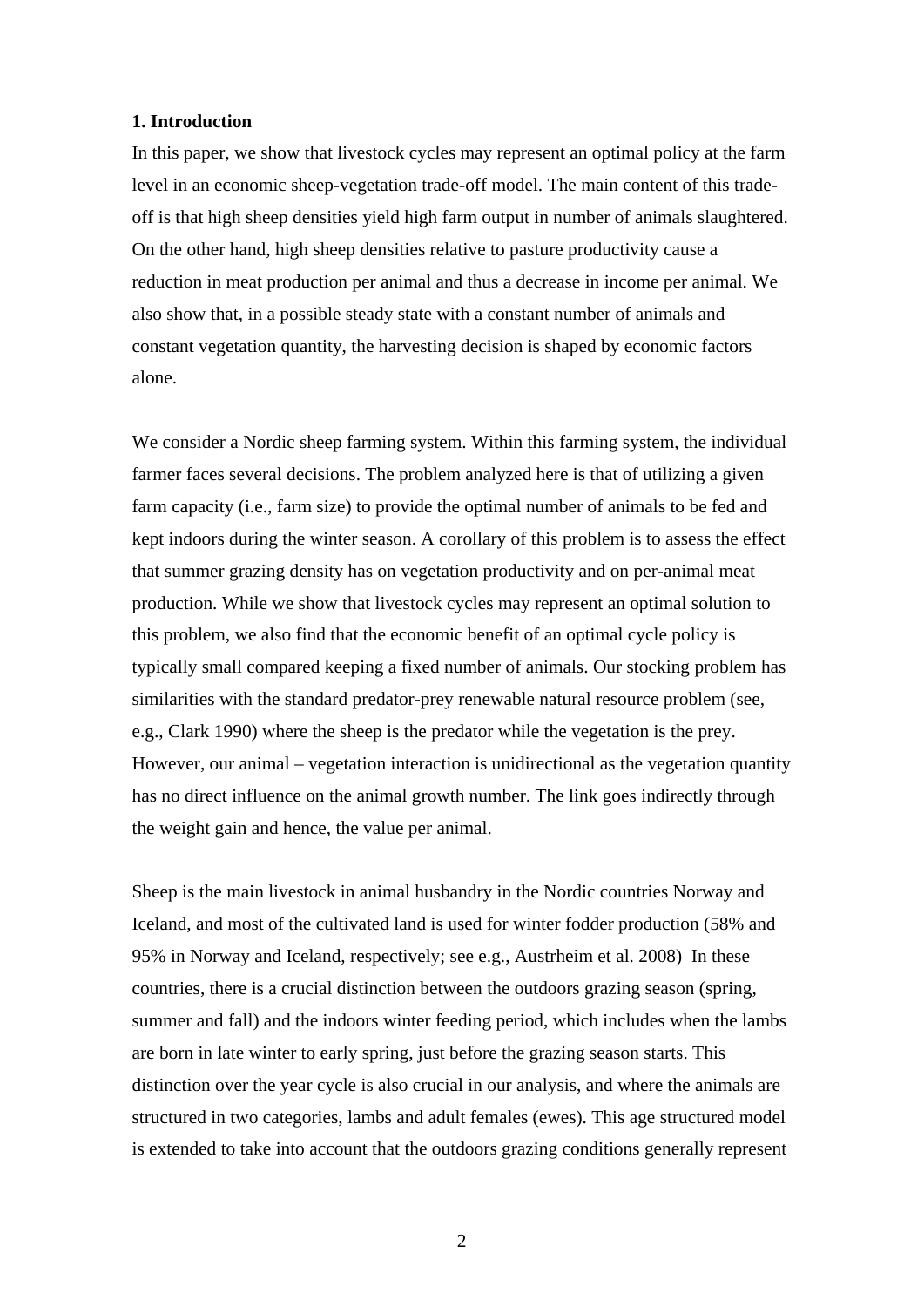a constraint on the animal weight growth. Climate conditions fix the length of the grazing season in our Nordic farming context.

Although lags have been used to study the adjustment of the breeding inventory of sheep (see, e.g. Deese 2003), sheep technology exhibits very low delays. The gestation birth delay is between 145 and 153 days, and maturation for slaughter takes does not normally exceed 130 days (Austrheim et al. 2008). Therefore, we assume that gestation, birth and maturation takes place within the same period of one year. Because sheep farming is a managed system, animal growth is assumed density independent and hence linear. On the other hand, vegetation growth, as well as lamb animal weight growth, is nonlinear. Although the number of animal growth is linear without lags, the interaction between animals and vegetation introduces a second-order lag in our problem. This special feature suggests that stationary solutions might be cyclical. That is to say, sustainable management solutions can either be steady states where vegetation and animals remain constant through time or exhibit periodical cycles where vegetation and the number of animals fluctuate around constant values every second year. Therefore, our animal vegetation system induces dynamics that can be similar to the *cattle cycles*  induced by maturity lags (see, e.g., Rosen 1987 and Rosen et al. 1994). There are numerous papers, mostly in the ecology literature, some also in the range management literature, that examine sheep grazing. The present paper builds on Skonhoft et al. (2010) who analyzed the sheep – vegetation system in ecological equilibrium. In contrast to this, the dynamics is at the focus here. The present paper has some similarities with Torell et al. (1991), Huffaker and Cooper (1995) and Finnoff et al. (2008) which all highlight the importance of the tradeoff between numbers of grazers and the weight gain of the animals.

The paper is organized as follows. In the next section two, we first present and discuss briefly the Nordic sheep farming system and describe the ecological model, the cost, and the revenue functions. In section three, the optimal program is formulated while the optimal slaughtering policy is described in section four. In section five, we proceed to show under what condition cycles are optimal. Section six provides a numerical illustration, while section seven summarizes and concludes our findings.

## **2. The model**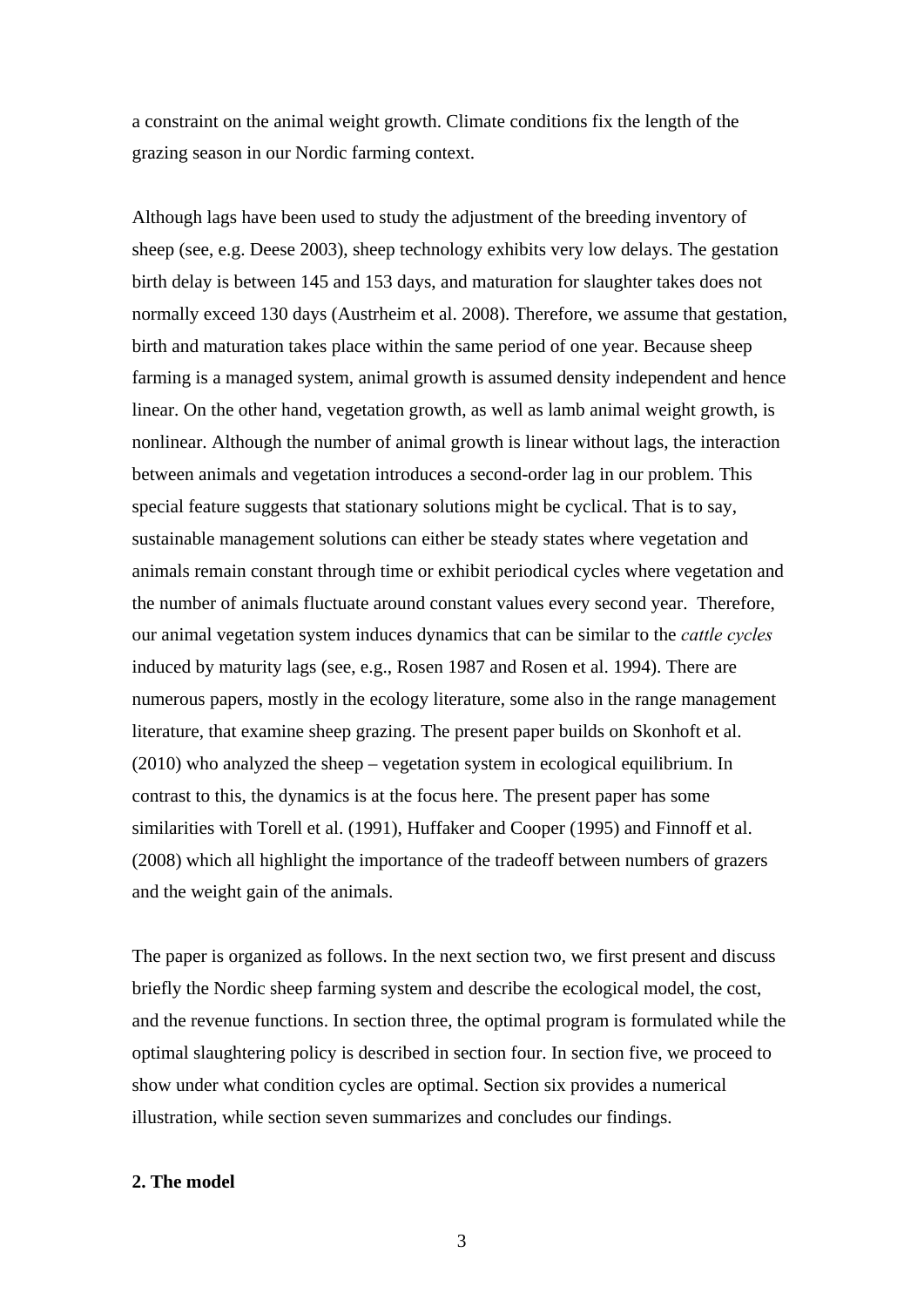The following analysis is related to economic and ecological conditions found in Norway, but these also exist in Iceland. There are approximately 16,000 sheep farms in Norway, all family farms, with around 2.1 million grazing animals during the outdoors grazing season. Norwegian farms are located either close to mountain areas and other sparsely populated areas or along the coast. The main product is meat, which accounts for about 80% of the average farmer's income. The remainder comes from wool, because sheep milk production is virtually nonexistent today (Nersten et al. 2003). Housing and indoor feeding is required throughout winter because of snow and harsh weather conditions. Lambs are born from late winter to early spring. During late spring and early summer, the animals usually graze on fenced land close to the farm. When weather conditions permit sheep are released into rough grazing areas in the valleys and mountains. The outdoors grazing season typically ends middle of September. The animals are then mustered and the wool is shorn. Slaughtering takes place immediately or after a short period of grazing on the farmland. See Figure 1.

#### Figure 1 about here

The ecological model is just as in Skonhoft et al. (2010) and comprises an animal growth equation, a vegetation growth relationship, and an equation defining how the food intake during the outdoors grazing season influences the animal weight gain and slaughter weight. The number of animals influence the vegetation growth during the grazing season, but not the *vice versa* as mortality and fertility rates are assumed to be fixed. The population growth is thus linear; that is, more competition among the individuals for the available resources when the population increase is assumed not to cause increasing mortality rates and decreasing fecundity rate. Linear population growth is typical in a managed animal system (see, e.g., the cattle model of Rosen et al. 1994). On the other hand, more animals and higher animal density are assumed to slow down the individual growth rates represented by the weight of the animals. Just as in Huffaker and Wilen (1991) and others this mechanism works through the vegetation growth equation. The ecological model is formulated at a discrete time with a time resolution of one year, and with a seasonal subdivision between the outdoors grazing period (spring, summer and fall) and indoors winter feeding period (Figure 1). The sheep population is structured as adult females (ewes) and lambs because all male lambs are slaughtered since very few (or none when artificial insemination is practiced) are kept for breeding.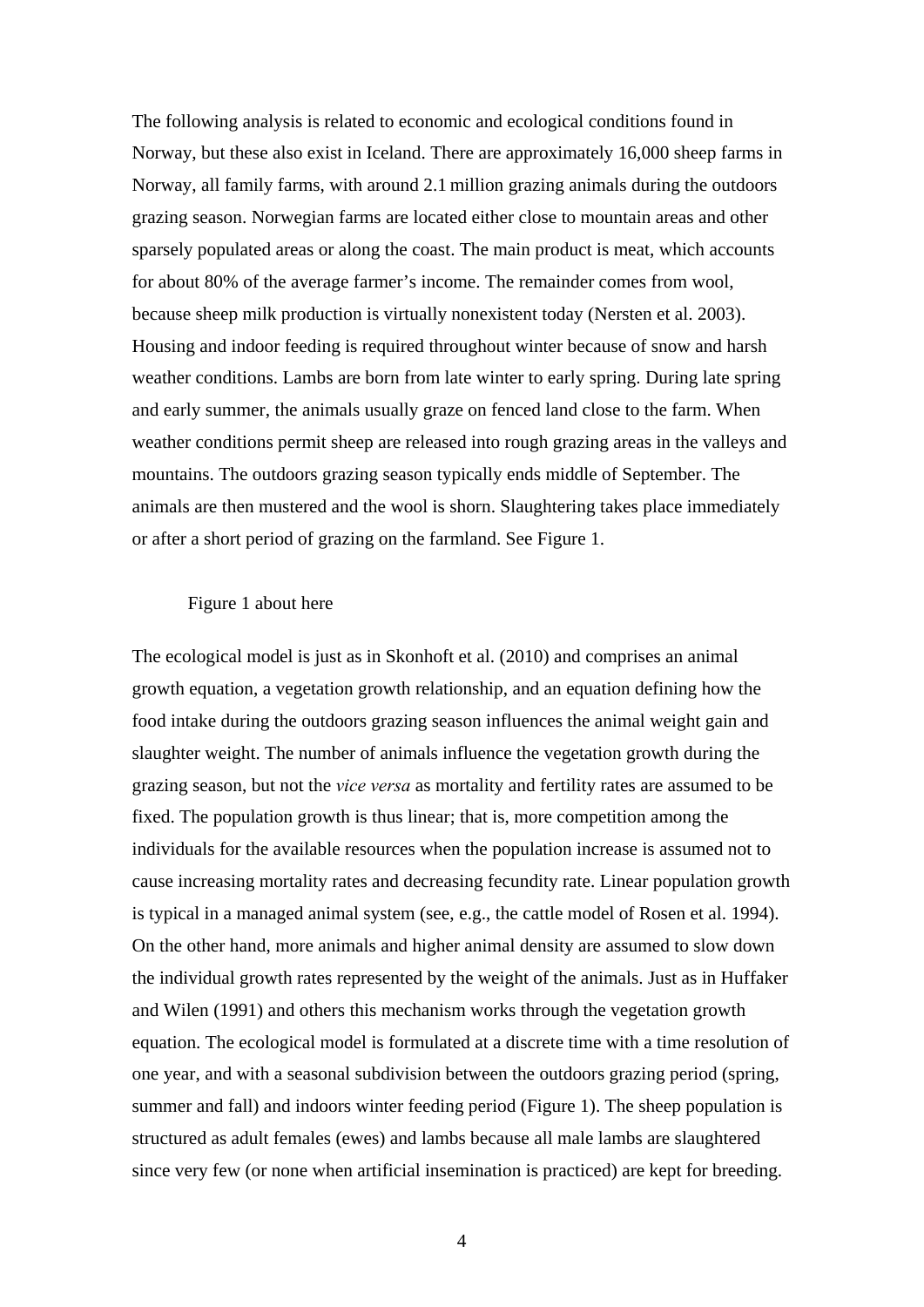Therefore, only female adults are considered. The population is measured in fall after slaughtering. In the single period of one year, three events occur in the following order: First, recruitment and lambing, then natural mortality, and finally slaughtering. Therefore, when neglecting the small natural mortality during the indoors season, all mortality is assumed to take place during the outdoors grazing season related to various diseases and accidents, and in some regions also to large predators (see, e.g., Ekspertutvalget 2011). Natural mortality is larger for lambs than for adults.

We start by formulating the animal growth equation where the number of adult females in year  $(t+1)$ ,  $X_{t+1}$ , after the slaughter consists of the previous year's adults and female lambs that have survived natural mortality during the outdoors grazing seasons and have not been slaughtered. This is written as  $X_{t+1} = Y_t s^y (1 - h_t^y) + X_t s^x (1 - h_t^x)$ , where  $Y_t$  is the number of female lambs in year  $t$ ,  $s^x$  and  $s^y$  are the constant annual natural survival rates of adult females and lambs, respectively, and  $0 \le h_t^x \le 1$  and  $0 \le h_t^y \le 1$  are the fractions slaughtered. With the constant annual fecundity rate *b* (lambs per adult female) and  $\psi$  as the fraction of female lambs recruited and no natural mortality during the winter,  $Y_t = \psi bX_t$  yields the number of female lambs. Therefore, the ewe population growth reads:

(1) 
$$
X_{t+1} = \psi b X_t s^{y} (1 - h_t^{y}) + X_t s^{x} (1 - h_t^{x}).
$$

Because the population growth equation (1) is linear for number of animals, there are infinite combinations of harvesting fractions that may sustain a stable (or steady state) population. Therefore, for a constant number of animals  $X_{t+1} = X_t = X$ , we have:

(1') 
$$
X = \psi b X s^{y} (1 - h^{y}) + X s^{x} (1 - h^{x}),
$$

or simply  $1 = \psi bs^y (1 - h^y) + s^x (1 - h^x)$  when  $X > 0$ . This equation also defines the highest possible equilibrium harvesting rates with  $h^y = [1 - (1 - s^x) / \psi bs^y] < 1$  for the lambs when  $h^x = 0$ , and  $h^y = \min\{1, [(1 - (1 - \psi b s^y) / s^x)]\}$  for the ewes when  $h^y = 0$ .

We assume composite homogeneous vegetation, measured in tons of vegetation biomass, and given as  $V_t$  in year  $t$ . The vegetation growth function follows the Noy-Meir (1975) model (but Noy-Meir uses continuous time) and consists of natural growth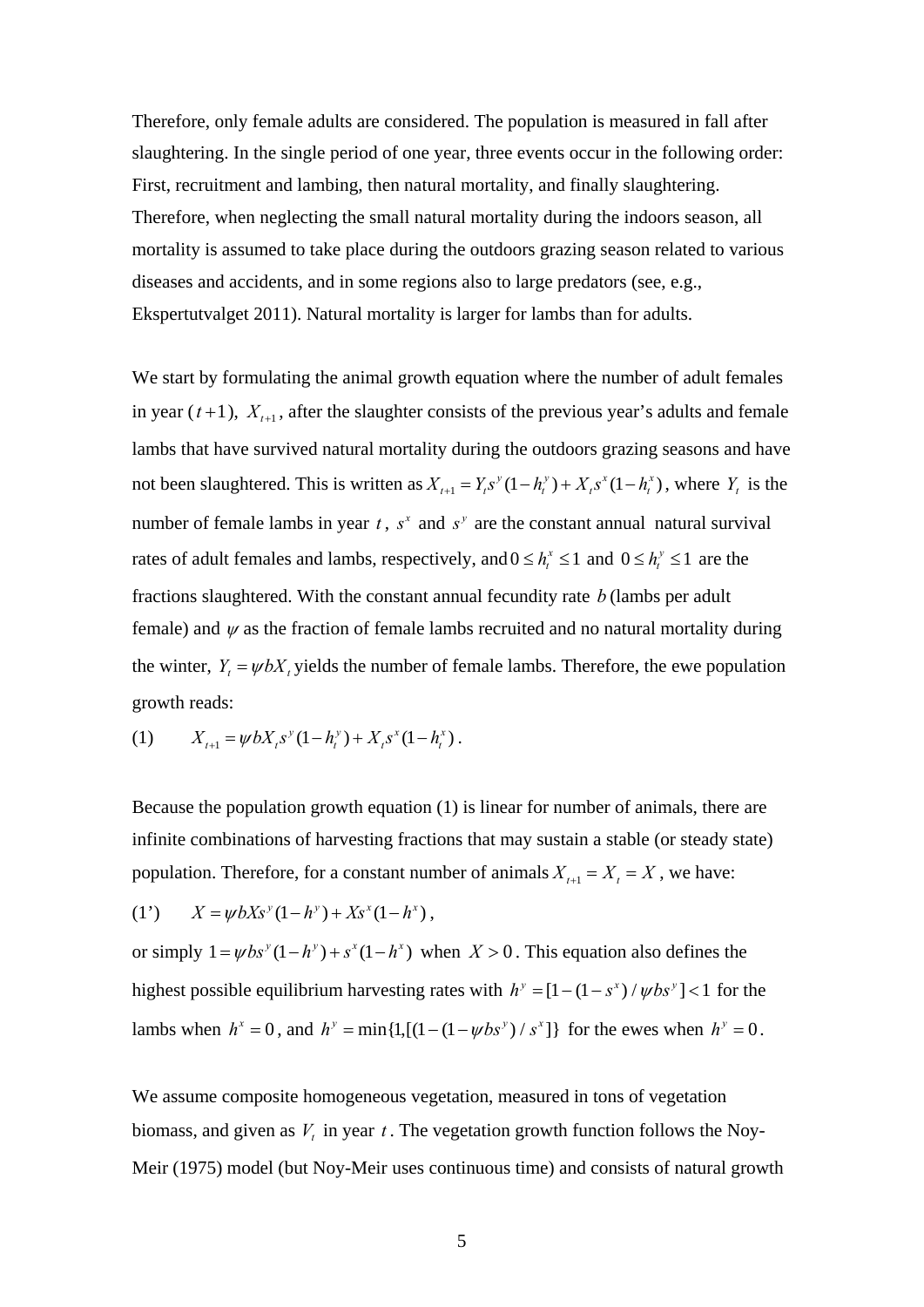minus animal consumption in which *per-animal* vegetation consumption increases with vegetation availability, but at a decreasing degree:

(2) 
$$
V_{t+1} - V_t = f(V_t) - g(V_t)(1+b)X_t.
$$

It is assumed that the vegetation consumption, and hence the vegetation pressure, is governed by the number of animals in the beginning of the grazing season,  $(1+b)X$ , and with similar food intake of ewes and lambs.  $g(V_t)$  is thus the per-capita consumption function, assumed to be increasing and strictly concave, while  $f(V_t)$  yields the natural growth function, assumed to be one-peaked and strictly concave. These functions are scaled such that the consumption curve intersects with the natural vegetation growth curve from below; that is,  $f'(V) < g'(V)(1 + b)X$  holds at the unique (interior) equilibrium. In the numerical illustrations, we use the standard logistic natural growth function indicating that the vegetation quantity in principle may approach zero. However, overgrazing is not a serious problem, and studies of productive and speciesrich alpine environments typically show small and moderate effects of grazing on plant community patterns (Austrheim et al. 2008). For this reason, the outdoors grazing conditions are assumed not to influence sheep fertility and mortality.

While the vegetation quantity has no influence on the number of animal growth, it feeds back on the animals by influencing the weight of the animals. The weight gain of the lambs during the grazing season coincides with the weight at the end of the season; that is, the slaughter weight (kg per animal). It is assumed proportional to per-animal vegetation consumption:

$$
(3) \qquad w_t^y = qg(V_t)\,,
$$

where the parameter  $0 < q < 1$  translates grazing biomass into meat biomass. For the adults, there is generally no weight change during the grazing season (Austrheim et al. 2008), and the adult slaughter weight is hence fixed and determined outside the model: (4)  $w_x^x = w^x$ .

In the above described predator – prey system, there is only harvest of the predator, the animals. In addition, because of the linear animal growth relationship, we find that the amount of vegetation has no direct influence on the number for animal growth. However, there is an ecological and economic link through the weight gain of the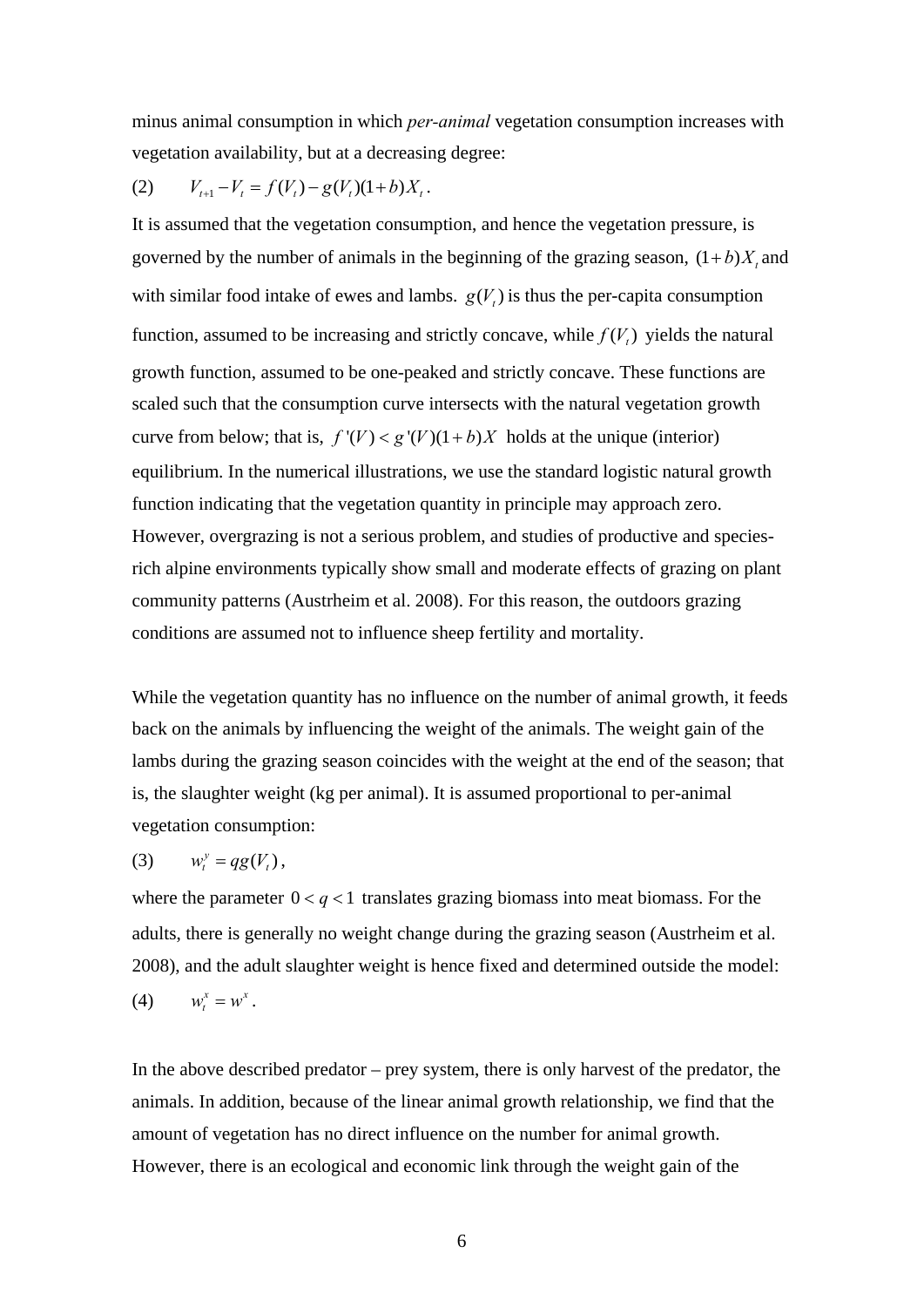animals, such that better grazing conditions, *ceteris paribus*, increase the per lamb economic value. Slaughtering has no direct effect on the vegetation. However, slaughtering year  $(t-1)$  determines the number of animals the next year *t* and thus indirectly the amount of vegetation in year $(t+1)$ . This special feature has an important implication for the dynamic behavior of our system. Therefore, although the number of animal growth is linear without lags, the interaction between animals and vegetation introduces a second-order lag in the problem and suggests that stationary solutions of our model might be cyclical. That is to say, sustainable management solutions can either be steady states, where vegetation and animals remain constant through time or exhibit periodical cycles, where vegetation and the number of animals fluctuate around constant values every second year. Therefore, our animal vegetation system can cause dynamics similar to the *cattle cycles* induced by maturity lags (see also introductory section).

The revenue of the farmer is made up of income from meat and wool production. Because slaughtering takes place after natural mortality, the number of ewes and female lambs removed in year *t* are  $X_t s^x h_t^x$  and  $\psi b X_t s^y h_t^y$ , respectively. As mentioned above, the entire male lamb subpopulation  $(1 - \psi) bX_t s^y$  is slaughtered. With  $p^x$  as the ewes slaughtering price (NOK per kg) and  $p^y$  as the lamb slaughtering price, both assumed to be constant over time and independent of the number of animals supplied at the farm level and net of slaughtering costs, the current meat income of the farmer reads  $M_{t} = [ p^{y} w_{t}^{y} b X_{t} s^{y} ( \psi h_{t}^{y} + 1 - \psi ) + p^{x} w_{t}^{x} X_{t} s^{x} h_{t}^{x} ].$ 

The other income component is wool sale where it is assumed that the adult animals are shorn two times a year, in the spring and in the autumn just before slaughtering, while the lambs are shorn just before slaughtering. The yearly wool income may then written as  $W_t = z[\sigma_s X_t + \sigma_s s^x X_t + \tau bs^y X_t]$ , where *z* is the net (net of shearing costs) wool price (NOK per kg wool),  $\sigma_s$  and  $\sigma_a$  are the (average) per unit adult spring and autumn outputs (kg per animal), respectively, and  $\tau$  is the per lamb output. This expression may be simplified to  $W_t = z\theta X_t$ , such that  $\theta = \sigma_s + \sigma_a s^x + \tau b s^y$  is the demographic and seasonally adjusted per unit wool output coefficient.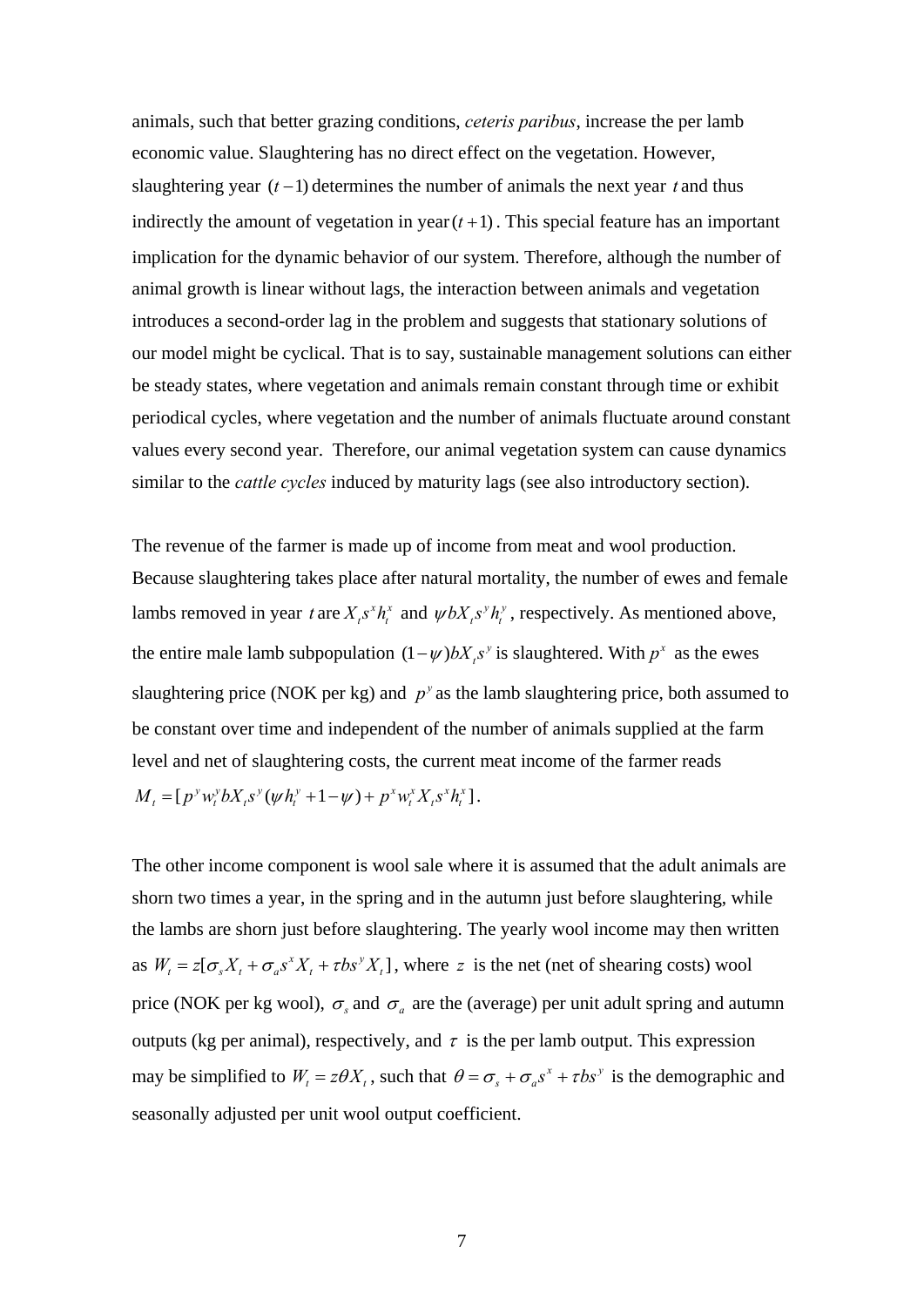As already indicated, we assume a given farm capacity, and include only the indoors season costs as the outdoors costs are rather small. These indoors costs, including fodder, electricity and veterinary costs, are assumed to depend on the size of the winter population  $C_t = C(X_t)$ , with  $C(0) = 0$ ,  $C' > 0$  and  $C'' \ge 0$ . Therefore, when ignoring discounting within the year and inserting equations (3) and (4), the yearly profit of the farmer is described by  $\Pi(X_t, V_t, h_t^y, h_t^x) = M_t + W_t - C_t$ 

 $= p^y q g(V_t) bX_t s^y (\psi h_t^y + 1 - \psi) + p^x w^x X_t s^x h_t^x + z \theta X_t - C(X_t).$ 

## **3. The optimal program**

The farmer is assumed always to be 'rational' and well informed with the goal of maximizing present-value profit  $\mathbf{0}$  ${}^{t}\Pi(X_{t}, V_{t}, h_{t}^{y}, h_{t}^{x})$ *t*  $\beta^t \Pi(X_t, V_t, h_t^y, h_t^y)$  $\infty$  $\sum_{t=0} \beta^t \Pi(X_t, V_t, h_t^y, h_t^x)$ , subject to the animal growth condition (1) and the vegetation growth condition (2), where  $\beta = 1/(1+\delta)$  is the discount factor and  $\delta \ge 0$  is the (yearly) fixed discount rent. In addition, the initial number of animals and the initial condition of the vegetation quantity are given; that is,  $X_0$  and  $V_0$  are known. The Lagrangian of this problem may be written as

$$
L = \sum_{t=0}^{\infty} \beta^{t} \{ [p^{y} q g(V_{t}) bX_{t} s^{y} (\psi h_{t}^{y} + 1 - \psi) + p^{x} w^{x} X_{t} s^{x} h_{t}^{x} + z \theta X_{t} - C(X_{t})] - \lambda_{t} [X_{t+1} - \psi bX_{t} s^{y} (1 - h_{t}^{y}) - X_{t} s^{x} (1 - h_{t}^{x})] - \mu_{t} [V_{t+1} - V_{t} - f(V_{t}) + g(V_{t}) (1 + b) X_{t}] \},
$$

where  $\lambda_i > 0$  is the animal resource shadow price and  $\mu_i > 0$  is the vegetation resource shadow price. Following the Kuhn-Tucker theorem, the first order necessary conditions (assuming  $X_t > 0$  and  $V_t > 0$ ) are:

(5) 
$$
\beta^{-t} \partial L / \partial h_t^y = \partial \Pi / \partial h_t^y - \lambda_t \psi b s^y X_t \frac{\leq}{>} 0 ; 0 \leq h_t^y \leq 1,
$$

(6) 
$$
\beta^{-t} \partial L / \partial h_t^x = \partial \Pi / \partial h_t^x - \lambda_t s^x X_t \frac{\leq}{>} 0 \, ; \, 0 \leq h_t^x \leq 1,
$$

(7)

 $\beta^{-t}\partial L / \partial X_{t+1} = \beta \partial \Pi / \partial X_{t+1} + \beta \lambda_{t+1} [\psi bs^y(1-h_{t+1}^y) + s^x(1-h_{t+1}^x)] - \beta \mu_{t+1} g(V_{t+1})(1+b) - \lambda_t = 0$ and

$$
(8) \ \beta^{-t} \partial L / \partial V_{t+1} = \beta \partial \Pi / \partial V_{t+1} + \beta \mu_{t+1} [1 + f'(V_{t+1}) - g'(V_{t+1})(1 + b) X_{t+1}] - \mu_t = 0 \ ,
$$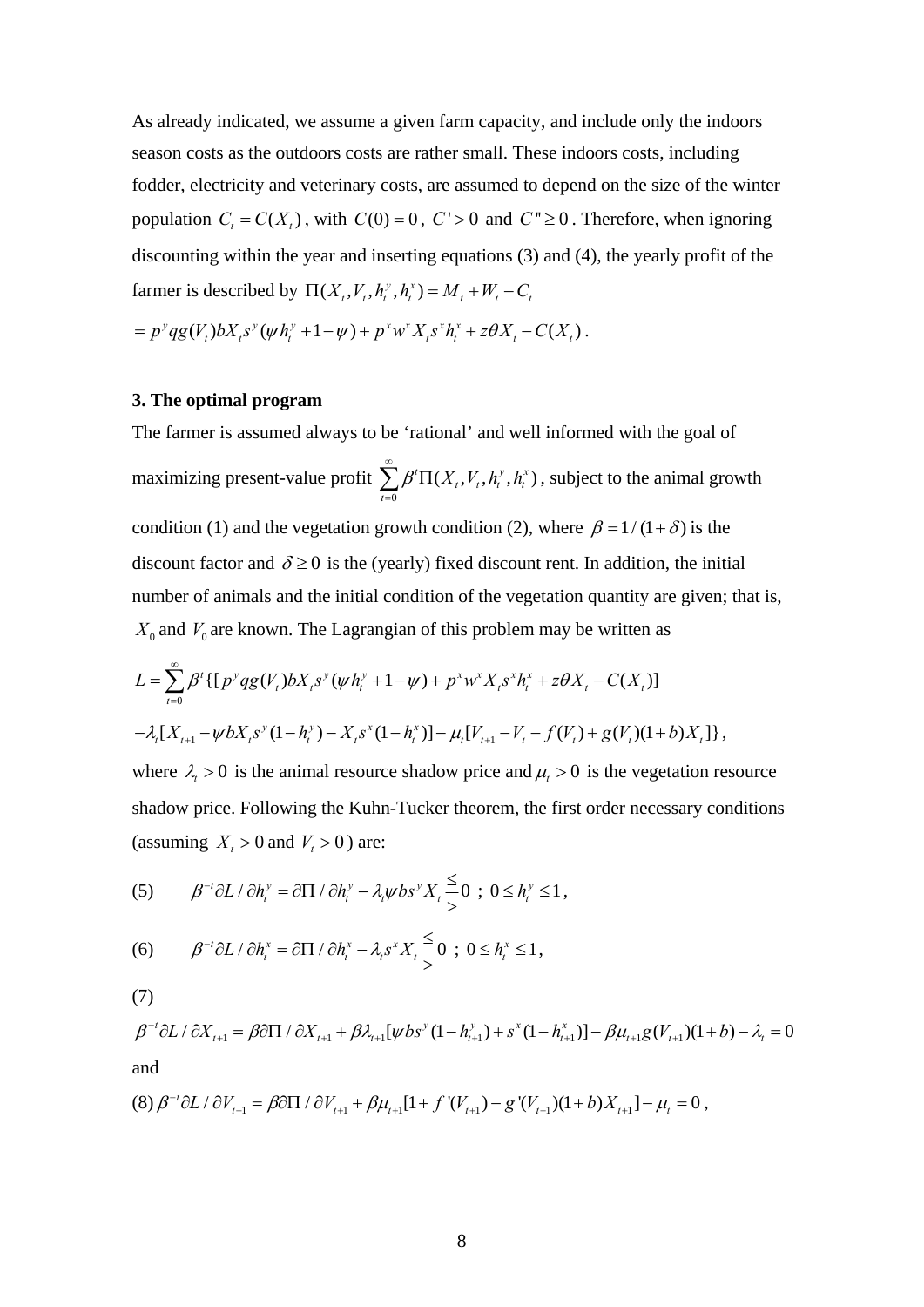and where 
$$
\frac{\partial \Pi}{\partial h_t^y} = p^y q g(V_t) b s^y \psi X_t
$$
,  $\frac{\partial \Pi}{\partial h_t^x} = p^x w^x s^x X_t$ ,  
\n $\frac{\partial \Pi}{\partial X_{t+1}} = [p^y q g(V_{t+1}) b s^y (\psi h_{t+1}^y + 1 - \psi) + p^x w^x s^x h_{t+1}^x + z \theta - C'(X_{t+1})]$  and  
\n $\frac{\partial \Pi}{\partial V_{t+1}} = p^y q g'(V_{t+1}) b X_{t+1} s^y (\psi h_{t+1}^y + 1 - \psi)$ .

Control condition (5), which reads  $(p^y q g(V_t) - \lambda_t) X_t \leq 0$  when inserted for  $\partial \Pi / \partial h_t^y$ , states that the slaughtering of the lambs should occur at the point where the per animal slaughter value is below, equal to or above the cost of reduced growth in stock numbers, evaluated at the animal shadow price. Control condition (6) for the adults reads

 $(p^y w^x - \lambda_i) X_i \leq 0$  when inserting for  $\partial \Pi / \partial h_i^x$ , and is analogous. The animal stock

(portfolio) condition (7) indicates that the number of animals should be maintained so that its shadow value equalizes the marginal meat value plus the contribution to further animal growth, evaluated at the animal shadow price and taking discounting into account, minus the marginal grazing cost, evaluated at the grazing shadow price, and taking discounting into account as well. In a similar manner, the vegetation stock (portfolio) condition (8) states that the vegetation shadow price should equalize the marginal profit gain through a higher lamb weight plus its indirect effect through the vegetation quantity, evaluated at the vegetation shadow price, and taking into account discounting.

From the control conditions (5) and (6), it is evident that the per animal slaughter value steers the slaughtering composition. Assume first that the vegetation quantity is 'high' so that the per animal slaughter value of the lambs exceeds that of the ewes,  $p^{\nu}qg(V_t) > p^{\nu}w^{\nu}$ . This is the typical situation (see below) and because of the Kuhn-Tucker conditions it indicates a higher harvesting rate of the lambs than the ewes, which can be satisfied in three ways: i)  $h_t^y = 1$  and  $0 < h_t^x < 1$ , ii)  $h_t^y = 1$  and  $h_t^x = 0$  and iii)  $0 < h_t^{\gamma} < 1$  and  $h_t^{\gamma} = 0$ . On the contrary, with heavy grazing pressure and 'low' vegetation quantity, such that  $p^x w^x > p^y q g(V_t)$ , and hence more aggressive harvesting of the adults, we find that the control conditions can be satisfied either as iv)  $h_i^x = 1$  and  $0 < h_t^y < 1$ , v)  $h_t^x = 1$  and  $h_t^y = 0$ , or as vi)  $0 < h_t^x < 1$  and  $h_t^y = 0$ . Therefore, the lamb slaughtering mortality will always exceed the ewes slaughtering mortality when the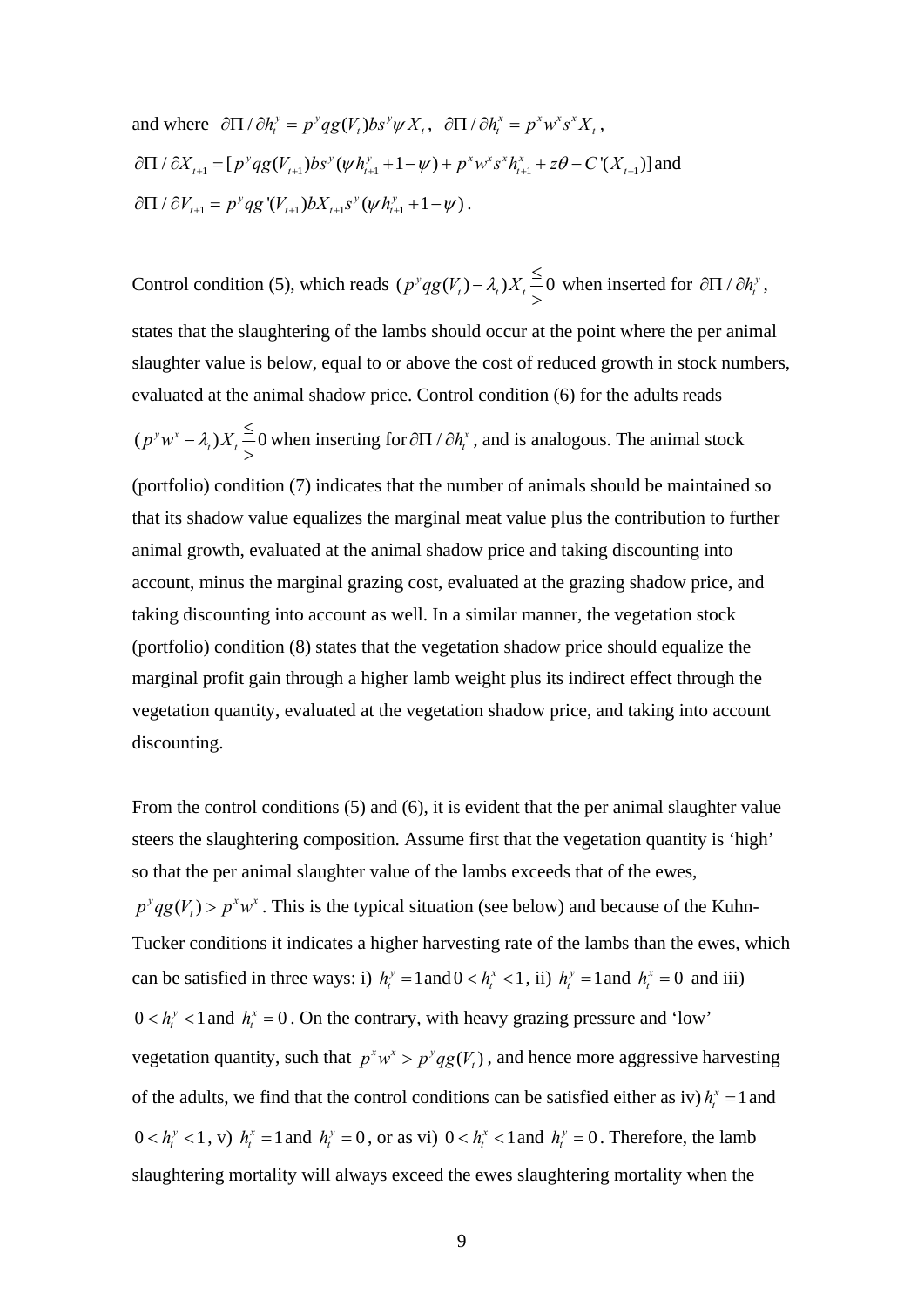meat value (NOK per animal) is highest for the lambs. However, when  $p^x w^x > p^y qg(V_t)$ , the ewes slaughtering mortality will be highest.

## **4. Optimal slaughtering**

In a possible (interior) steady state where all variables are constant over time with a 'high' vegetation quantity and  $p^y qg(V) > p^x w^x$  (the time subscript is dropped when considering steady state) , we find that the above control conditions can be satisfied only as possibility iii),  $0 < h^{\gamma} < 1$  and  $h^{\gamma} = 0$ , because slaughtering all the lambs as already indicated is not an option in a possible steady state. A corollary of  $h^x = 0$  is that lamb slaughtering should take place at the highest level compatible with the sheep population equilibrium; that is,  $h^y = 1 - (1 - s^x) / \psi b s^y < 1$ , cf. equation (1') and section two.

In the opposite case of a 'low' vegetation quantity and more valuable ewes than lambs,  $p^x w^x > p^y qg(V)$ , the control conditions in a possible steady state can generally be satisfied either as the above cases iv), v), or vi). However, while steady state slaughtering of all adults may be an option in principle, it will not happen because of the actual demographic parameter values (numerical section seven and Table A1). Therefore case vi) with  $h^x = 1 - (1 - \psi b s^y) / s^x < 1$  and  $h^y = 0$  (section two) will be the only steady state possibility when adults are more valuable than lambs. This is stated as:

*Proposition 1. In a possible steady state where all variables are constant over time with a 'high' vegetation level, slaughtering only lambs is optimal, and this should take place at the highest level compatible with population equilibrium determined by sheep biological factors alone. In a possible steady with a 'low' vegetation level, slaughtering only adults is optimal and this should again take place at the highest level compatible with population equilibrium, also determined by biological factors alone.* 

The result of only one animal harvesting category being optimal has similarities with the well-known finding in Reed (1980) who studied the maximum sustainable yield problem of a fishery. See also the extension in Skonhoft et al. (2012). On the other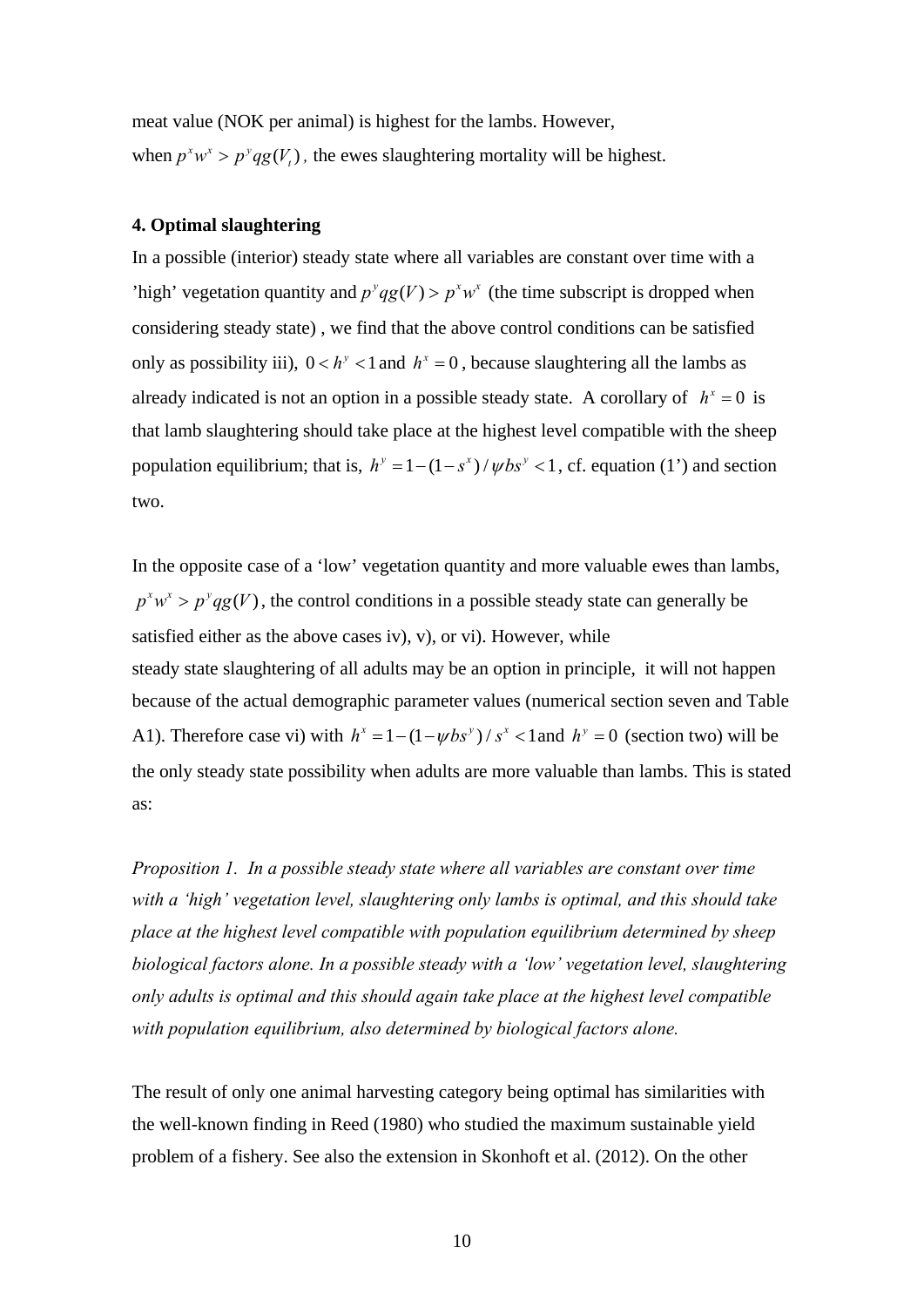hand, the reason for slaughtering at the highest level compatible with ecological equilibrium, either of lambs or adults, follow from the assumption of constant natural mortality rates and constant fertility rate and hence lack of any density-dependent effects in the animal growth equation (1). At the same time, this means that the possible optimal steady state harvesting rate, in contrast to what is found in most (if not all) wild animal (and fish) bioeconomic models, depends only on animal biological parameters (fertility and mortality). The working of these factors are straightforward, as higher fertility as well as lower mortality yield higher harvesting rates in both of the above cases iii) and vi).

It is also possible to say something about the dynamics and transitional paths. Along the transition paths, we may state:

*Proposition 2. Assume that*  $p^y qg(V_t) > p^x w^x$ . If  $X_{t+1} / X_t \geq s^x$ , the optimal policy is *given by*  $h_t^x = 0$  *and*  $h_t^y = 1 - \frac{X_{t+1}^y / X_t - s^x}{I_{t+1}^y / X_t}$  $h_i^y = 1 - \frac{(X_{t+1}/X_t) - s}{h_i^y}$  $\left[\frac{K_{t+1}/K_t - s^x}{b\psi s^y}\right]$ . If  $X_{t+1}/X_t < s^x$ ,  $h_t^y = 1$  and  $h_t^x = 1 - \frac{(X_{t+1} / X_t)}{S^x}$ *s*  $a = 1 - \frac{(\Delta_{t+1} / \Delta_t)}{x}$  are optimal. In the opposite case of  $p^x w^x > p^y q g(V_t)$ , if  $X_{t+1}$  /  $X_t > b\psi s^y$ , the optimal policy is given by  $h_t^y = 0$  and  $h_t^x = 1 - \frac{(X_{t+1}/X_t) - b\psi s^y}{x^y}$  $h_t^x = 1 - \frac{(X_{t+1} / X_t) - bys}{s^x}$ *s*  $=1-\frac{(X_{t+1}/X_t)-bys^y}{x}$ . *Otherwise, if*  $X_{t+1}$  /  $X_t$  < *b* $\psi$ *s*<sup>*y*</sup>,  $h_t^x = 1$  *and*  $h_t^y = 1 - \frac{(X_{t+1} / X_t)}{h_t \psi}$  $b \psi s$  $=1-\frac{(\Delta t_{t+1}+\Delta t)}{k}$  are optimal.

Proof: See Appendix 1.

Proposition 2 indicates that, along transitional paths, the optimal harvest policy no longer depends only on biological factors. The harvest policy is also contingent upon economic forces working through the number of animals. Furthermore, if the optimal long-term solution is not a steady state, we also find that the optimal harvest policy no longer depends only on biological factors.

## **5. Pulse slaughtering cyclical equilibrium**

In the previous section, we studied transitional paths and some properties of a possible steady state where we found a stationary solution with a constant number of animals, vegetation level and slaughtering rates through time. We now ask if other stationary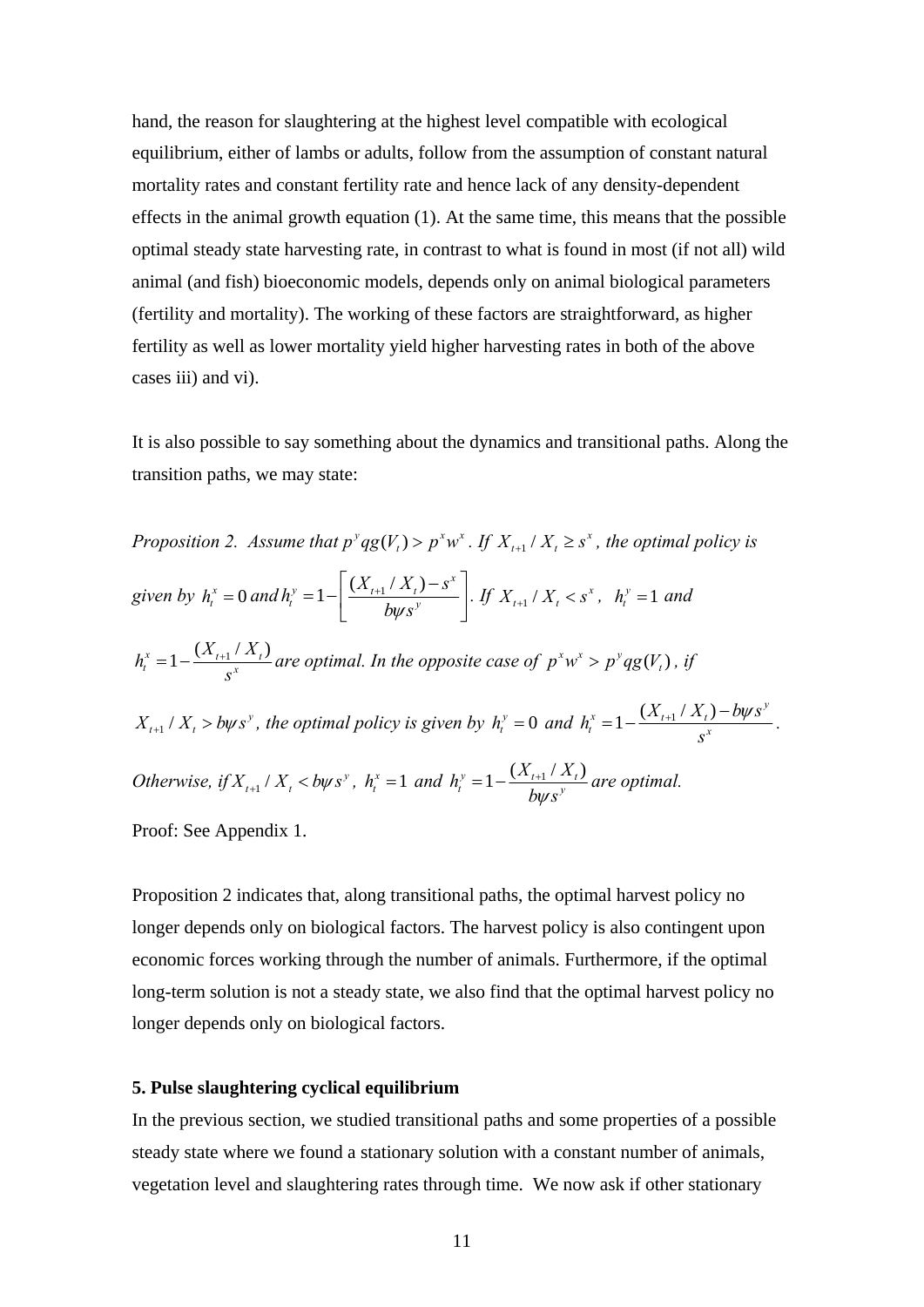solutions may be present. To answer this question, we need to check if there exist periodic solutions.

Periodic solutions generalize the concept of steady state. A periodic solution may arise when a steady state is unstable. The stability of our animal-vegetation system can be studied through the Jacobian matrix. The Jacobian matrix of the system (1) and (2) is given by

$$
J = \begin{pmatrix} 1 + f'(V_t) - g'(V_t)(1+b)X_t & -g(V_t)(1+b) \\ 0 & \psi bs^{y}(1-h_t^{y}) + s^{x}(1-h_t^{x}) \end{pmatrix}
$$
. In any steady state, we

have  $1 = \psi b s^{y} (1 - h_{i}^{y}) + s^{x} (1 - h_{i}^{x})$  and  $f(V_{t}) - g(V_{t}) (1 + b) X_{t} = 0$ . Therefore, the eigenvalues of the animal-vegetation system at steady state must verify the equation

$$
p(\lambda) = |J - \lambda I| = \begin{vmatrix} 1 + f'(V_t) - g'(V_t) \frac{f(V_t)}{g(V_t)} - \lambda & -g(V_t)(1+b) \\ 0 & 1 - \lambda \end{vmatrix} =
$$
  
(1 + f'(V\_t) - g'(V\_t) \frac{f(V\_t)}{g(V\_t)} - \lambda)(1 - \lambda) = 0. We find that the Jacobian of the animal-

vegetation system has a single real eigenvalue in the unit circle with value +1. This demonstrates that any steady state of the animal vegetation system is not stable.

Another candidate for a stationary solution is a two-year periodic cycle. This type of solution is an orbit where  $V_{t+1} = V_t + f(V_t) - g(V_t)(1+b)X_t$ .

$$
V_t = V_{t+1} + f(V_{t+1}) - g(V_{t+1})(1+b)X_{t+1}, X_{t+1} = [\psi bs^y(1-h_t^y) + s^x(1-h_t^x)]X_t
$$
 and  
\n
$$
X_t = [\psi bs^y(1-h_{t+1}^y) + s^x(1-h_{t+1}^x)]X_{t+1},
$$
 with  $V_{t+1} \neq V_t$  and  $X_{t+1} \neq X_t$ . In the fishing  
\neconomics literature, with age structured models, this solution is known as pulse  
\nfishing, and it may become optimal because of imperfect fishing selectivity (see, e.g.,  
\nTabvonen 2009). We have perfect harvesting selectivity in our model, but the following  
\nproposition states that periodic cycles may be optimal.

*Proposition 3. Assume that: i) there exists a steady state with*  $p^y qg(V) > p^x w^x$  *and ii) the marginal maintenance cost is higher than the marginal wool income,*  $c \geq z\theta$ , where  $C'(X) = c$ . When  $g'(V) > \beta \frac{f'(V)}{f(V)} g(V)$ *f V*  $g'(V) > \beta \frac{f'(V)}{f(W)} g(V)$ , a pulse slaughtering cycle is then always more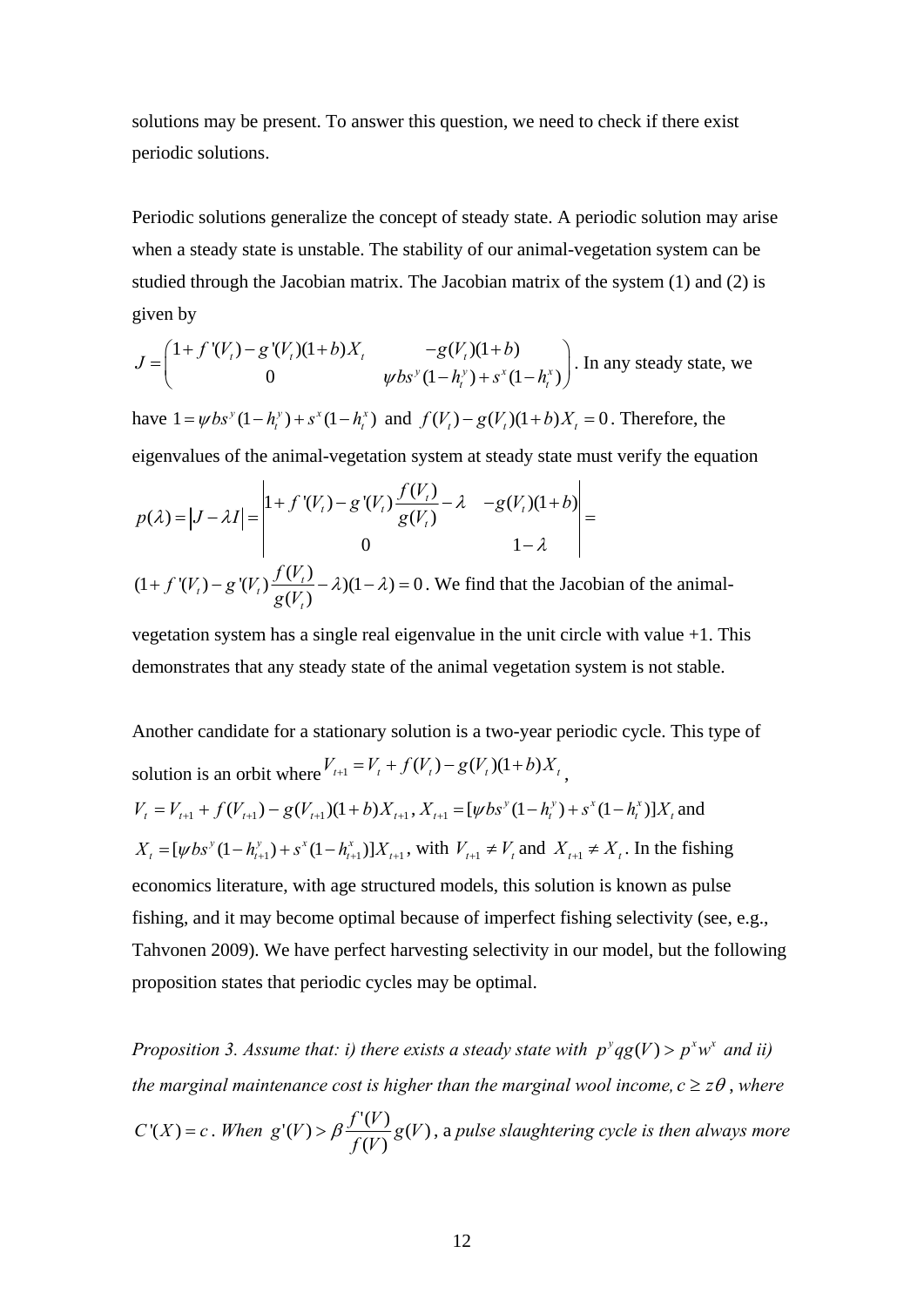*profitable than a steady state solution with constant number of animals and constant vegetation quantity.* 

Proof: See Appendix 1.

This proposition hinges on the assumption that the unit maintenance cost should be higher than the marginal wool income. This generally holds (see numerical section). In a periodic cyclical equilibrium, the vegetation natural growth function  $f(V_t)$  does not necessary equal the sheep consumption  $g(V_t)(1 + b)X_t$ . Therefore, by reducing the number of animals in the second period, the vegetation quantity can increase in the first period. That is, if we reduce the number of animals in period two, the profit in period one can increase because the weight per lamb, and hence the value per lamb, in period one increases. To increase one unit of vegetation in period one, it is necessary to reduce the number of animals with  $f'(V)/f(V)$  units in period two. If the weight gain per lamb due to increased vegetation in period one,  $g'(V)$ , is greater than the reduction in

the discounted reduced number of slaughtered animals in period two,  $\beta \frac{f'(V)}{f(V)} g(V)$ *f V*  $\beta \frac{f'(V)}{f(x)} g(V)$ ,

then pulse slaughtering is always better than a steady state solution with a fixed number of animals and constant vegetation quantity through time. Therefore, Proposition 3 demonstrates that, even when  $p^y qg(V_t) > p^x w^x$ , the steady state may not represent the optimal solution.

In what follows we will characterize the two-year periodic cycle equilibrium where  $h_1^y = 1$ ,  $0 < h_2^y < 1$  and  $h_3^x = h_2^x = 0$ . In a two-year stationary cycle, the conditions (5) -(8) take the form;  $\partial \Pi / \partial h_i^{\nu} - \lambda_i \partial n (h_i^{\nu}) / \partial h_i^{\nu} X_i - \xi = 0$ ;  $h_i^{\nu} = 1$ ,  $\partial \Pi / \partial h_2^{\gamma} - \lambda_2 \partial n(h_2^{\gamma}) / \partial h_2^{\gamma} X_2 = 0$ ;  $0 < h_2^{\gamma} < 1$ ,  $\partial \Pi / \partial X_1 + \lambda_1 n(h_1^{\gamma}) - \mu_1 \partial V_2 / \partial X_1 - \beta^{-1} \lambda_2 = 0$ ,  $\partial \Pi / \partial X_2 + \lambda_2 n(h_2^{\gamma}) - \mu_2 \partial V_1 / \partial X_2 - \beta^{-1} \lambda_1 = 0$ ,  $\partial \Pi / \partial V_1 + \mu_1 \partial V_2 / \partial V_1 - \beta^{-1} \mu_2 = 0$ ,  $\partial \Pi / 2V_1 + \mu_2 \partial V_1 / \partial V_2 - \beta^{-1} \mu_1 = 0$ ,  $X_1 = n(h_2^y) X_2$ ,  $n(h_1^y) n(h_2^y) = 1$ ,  $V_1 = V_2 + f(V_2) - g(V_2)(1 + b)X_2$  and  $V_2 = V_1 + f(V_1) - g(V_1)(1 + b)X_1$ . The slack multiplier  $\xi$  is positive because the feasibility constraint  $0 \le h_t^{\gamma} \le 1$  is binding at the upper limit, and because of the two-year cycle; that is, we have  $X_3 = X_1$ ,  $V_3 = V_1$ ,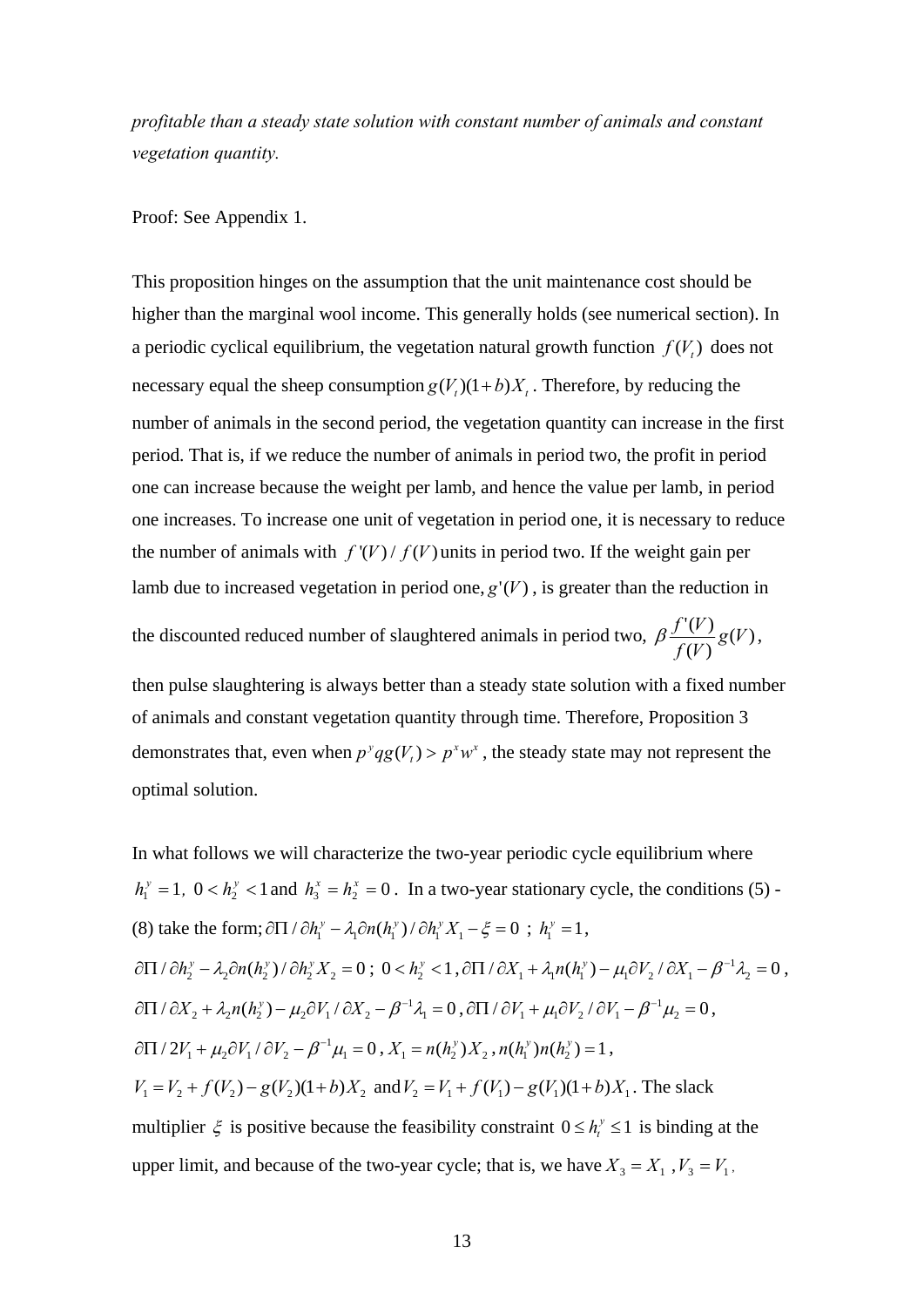$X_4 = X_2$ ,  $V_4 = V_2$ , and so forth. Note that have simplified the notation by using the animal growth rates along the cycle,  $n(h<sub>i</sub><sup>y</sup>)$  and  $n(h<sub>i</sub><sup>y</sup>)$ , and by defining  $V_1(V_2, X_2) = V_2 + f(V_2) - g(V_2)(1 + b)X_2$  and  $V_2(V_1, X_1) = V_1 + f(V_1) - g(V_1)(1 + b)X_1$ .

For computing the pulse slaughtering cyclical equilibrium, we set  $h_1^y = 1$ ,  $n(h_1^y) = s^x$ ,  $n(h_2^y) = 1/s^x$ ,  $h_2^y = \left[ \psi bs^y + s^y - (1/s^x) \right] / \psi bs^y$  and  $X_2 = s^x X_1$ . The Lagrange multipliers  $\lambda_1 = -p^y qg(V_1) + (\xi / bs^y \varphi)$  and  $\lambda_2 = -p^y qg(V_2)$  are then used to rewrite the first order condition (7) as  $\frac{\partial H_1}{\partial y} - p^y q g(V_1) s^x - \mu_1 \frac{\partial V_2}{\partial y} + \beta^{-1} p^y q g(V_1)$ 1  $\mathbf{C} \mathbf{A}_1$  $(V_1) s^x - \mu_1 \frac{V_2}{Z} + \beta^{-1} p^y q g(V_1) - \frac{S_2}{Z} = 0$  $\partial V_2$   $\partial V_1 \cdot \partial V_2$   $\partial V_2$   $\partial V_3$   $\partial V_4$  $\frac{d\Pi_1}{dX_1} - p^{\nu}qg(V_1)s^x - \mu_1 \frac{\partial V_2}{\partial X_1} + \beta^{-1}p^{\nu}qg(V_1) - \frac{s^x \xi^x}{bs^{\nu}q}$  $\varphi$  $\frac{\partial\Pi_1}{\partial X_1} - p^{\nu}qg(V_1)s^x - \mu_1 \frac{\partial V_2}{\partial X_1} + \beta^{-1}p^{\nu}qg(V_1) - \frac{s^x \xi}{bs^{\nu} \varphi} = 0,$  $\frac{2}{2} - \frac{p \cdot q g(v_2)}{x} - \mu_2 \frac{v_1}{2v} + \beta^{-1} p^{\nu} q g(V_1) + \beta^{-1}$ 2  $\qquad \qquad$   $\qquad \qquad$   $\qquad \qquad$   $\qquad \qquad$   $\qquad \qquad$   $\qquad \qquad$   $\qquad \qquad$   $\qquad \qquad$   $\qquad \qquad$   $\qquad \qquad$   $\qquad \qquad$   $\qquad \qquad$   $\qquad \qquad$   $\qquad \qquad$   $\qquad \qquad$   $\qquad \qquad$   $\qquad \qquad$   $\qquad \qquad$   $\qquad \qquad$   $\qquad \qquad$   $\qquad \qquad$   $\qquad \qquad$   $\qquad \qquad$   $\qquad \qquad$   $\q$  $\frac{\partial^y q g(V_2)}{\partial V_1} - \mu_2 \frac{\partial V_1}{\partial V_2} + \beta^{-1} p^y q g(V_1) + \beta^{-1} \frac{\xi}{\partial V_1} = 0$  $\frac{\Pi_2}{X_2} - \frac{p^{\nu}qg(V_2)}{s^x} - \mu_2 \frac{\partial V_1}{\partial X_2} + \beta^{-1}p^{\nu}qg(V_1) + \beta^{-1} \frac{\xi}{bs^{\nu}}$  $\varphi$  $\frac{\partial \Pi_2}{\partial X_2} - \frac{p^{\nu}q g(V_2)}{s^x} - \mu_2 \frac{\partial V_1}{\partial X_2} + \beta^{-1} p^{\nu}q g(V_1) + \beta^{-1} \frac{\xi}{b s^{\nu} \varphi} = 0$ , where  $\mu_1 = (\partial V_2 / \partial V_1) \partial \Pi_1 / \partial V_1 - \beta^{-1} \partial \Pi_2 / \partial V_2$ , and  $\mu_2 = -\beta^{-1} \partial \Pi_1 / \partial V_1 + (\partial V_1 / \partial V_2) \partial \Pi_2 / \partial V_2$ 

Therefore, the optimal pulse slaughtering cyclical equilibrium is given by the following three equations

$$
\frac{\partial \Pi_1}{\partial X_1} - p^y q g(V_1) s^x - \mu_1 \frac{\partial V_2}{\partial X_1} + \beta^{-1} p^y q g(V_1) = \frac{\beta^{-1}}{s^x} \left( \frac{\partial \Pi_2}{\partial X_2} - \frac{p^y q g(V_2)}{s^x} - \mu_2 \frac{\partial V_1}{\partial X_2} + \beta^{-1} p^y q g(V_1) \right)
$$
  
,  $V_1 = V_2 + f(V_2) - g(V_2)(1 + b)s^x X_1$  and  $V_2 = V_1 + f(V_1) - g(V_1)(1 + b)X_1$ . These equations  
characterize the number of animals  $X_1$  and the vegetation quantities  $V_1$  and  $V_2$ , given  
that  $h_1^y = 1$ ,  $h_2^y = \left[ \psi bs^y + s^y - (1/s^x) \right] / \psi bs^y$  and  $X_2 = s^x X_1$ .

## **6. Numerical illustration**

#### *6.1 Data and functional forms*

To shed further light on the above analysis, the model is illustrated numerically. As already indicated, the specification of the animal consumption function follows Noy-Meir (1975),  $g(V_t) = kV_t / (V_t + m)$ , where  $k > 0$  is the maximum vegetation biomass intake per animal and  $m > 0$  determines the shape of the consumption pattern. Natural vegetation growth is described by the standard logistic function  $f(V_t) = rV_t(1 - V_t/Q)$ , with  $r > 0$  as the maximum specific vegetation growth rate (vegetation productivity) and  $Q > 0$  as the carrying capacity. As mentioned (section two), the vegetation quantity may therefore in principle approach zero. However, as also mentioned, overgrazing is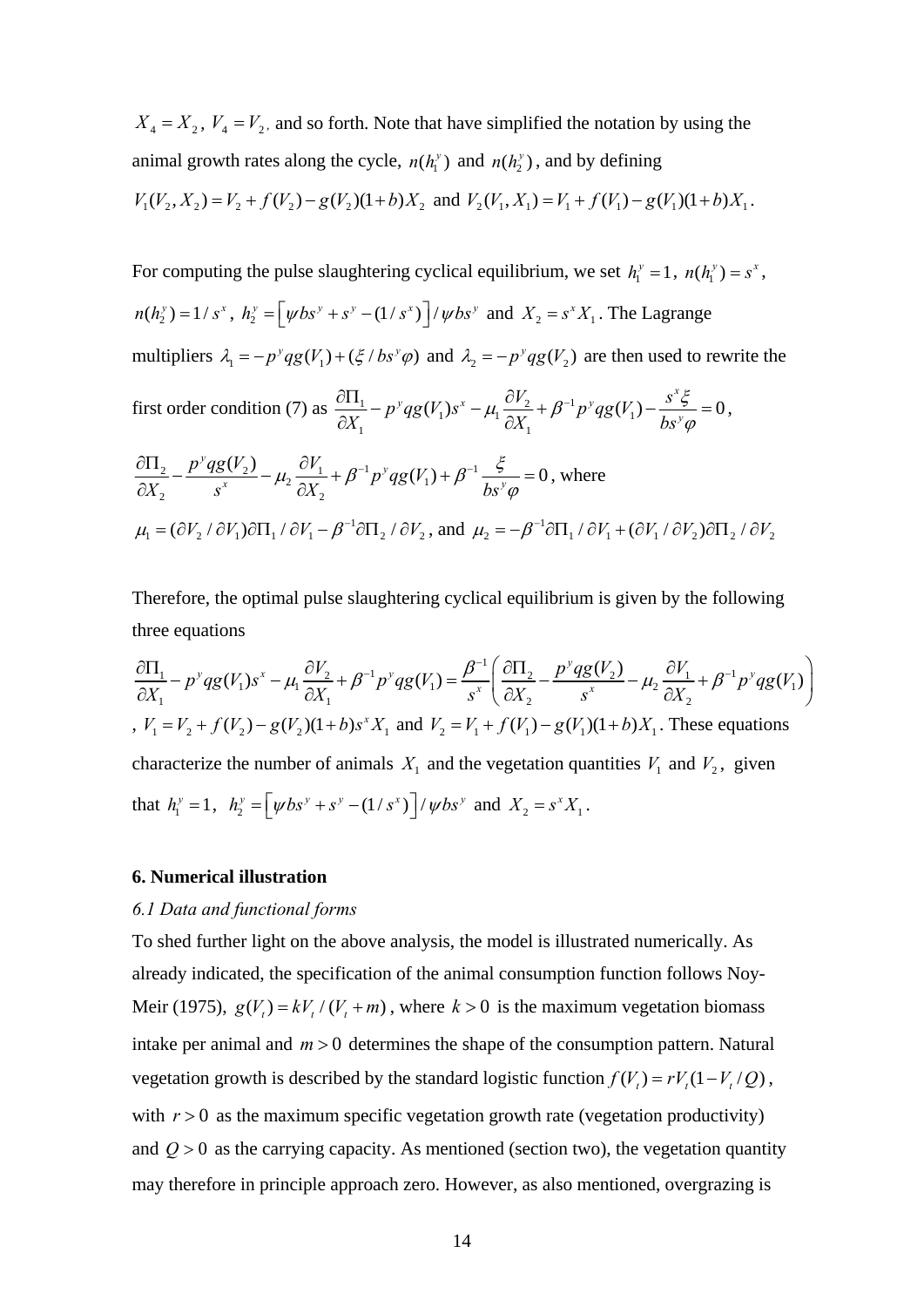not a serious problem in our species-rich alpine environments. The animal cost function is specified as linear,  $C(X_i) = cX_i$ , with  $c > 0$  as the fixed marginal cost (see also above).

The baseline parameter values, in which sheep biological data and economic values are related to Norwegian conditions, are shown in Table A1 (Appendix 2). The sheep biological data are based on a large set of observations, while the vegetation parameter values, at least to some extent, are based on qualified guesswork. The size of the farm is scaled by the vegetation carrying capacity  $Q$ . With  $Q = 500$  (ton of vegetation biomass), we find  $V^{msy} = Q/2 = 250$ . Accordingly, for the baseline parameter values (Table A1), the number of animals (and winter population) in a possible equilibrium  $f(V) = g(V)(1 + b)X$ , or  $rV(1 - V/Q) = [kV/(V+m)](1 + b)X$  compatible with this  $V^{msy}$  value, is  $X = r(Q + 2m) / 4k(1 + b) = 108$  (ewes). This corresponds to a farm somewhat above the Norwegian average size. For this vegetation quantity, the lamb weight is  $w^y = qg(V^{msy}) = 21.8$  (kg/animal), and the per lamb meat value  $p^y qg(V^{msy}) = 50 \cdot 21.8 = 1,091$  *(NOK/animal)*. The ewe slaughter value is fixed as  $p^x w^x = 35 \cdot 30 = 1,050$  *(NOK/animal) (Table A1). A higher slaughter value of the lambs* than that of the ewes is the typical situation according to market data. For our baseline parameter values, the marginal maintenance cost ( $c = 650 \text{ NOK/animal}$ ) exceeds the per animal wool income ( $z \cdot \theta = 35 \cdot 5 = 175$  NOK/animal).

We find the optimal management policy for the baseline parameter values. Effects of changes in the discount rent and costs are also studied. We start with the stationary solutions.

#### *6.2 Results stationary solutions*

Table 1 demonstrates the three stationary solutions; that is, the two steady states and the optimal pulse harvesting. In the baseline case, just as in reality, the value per animal is higher for the lambs than the ewes, and hence the steady state profit is higher when only lambs are slaughtered (Proposition 1). However, the difference is quite modest, just about 4-5 % (106.26 vs.101.95). The harvesting rates are 0.928 and 0.680, respectively, and the stocking rate is highest and the vegetation quantity lowest when only ewes are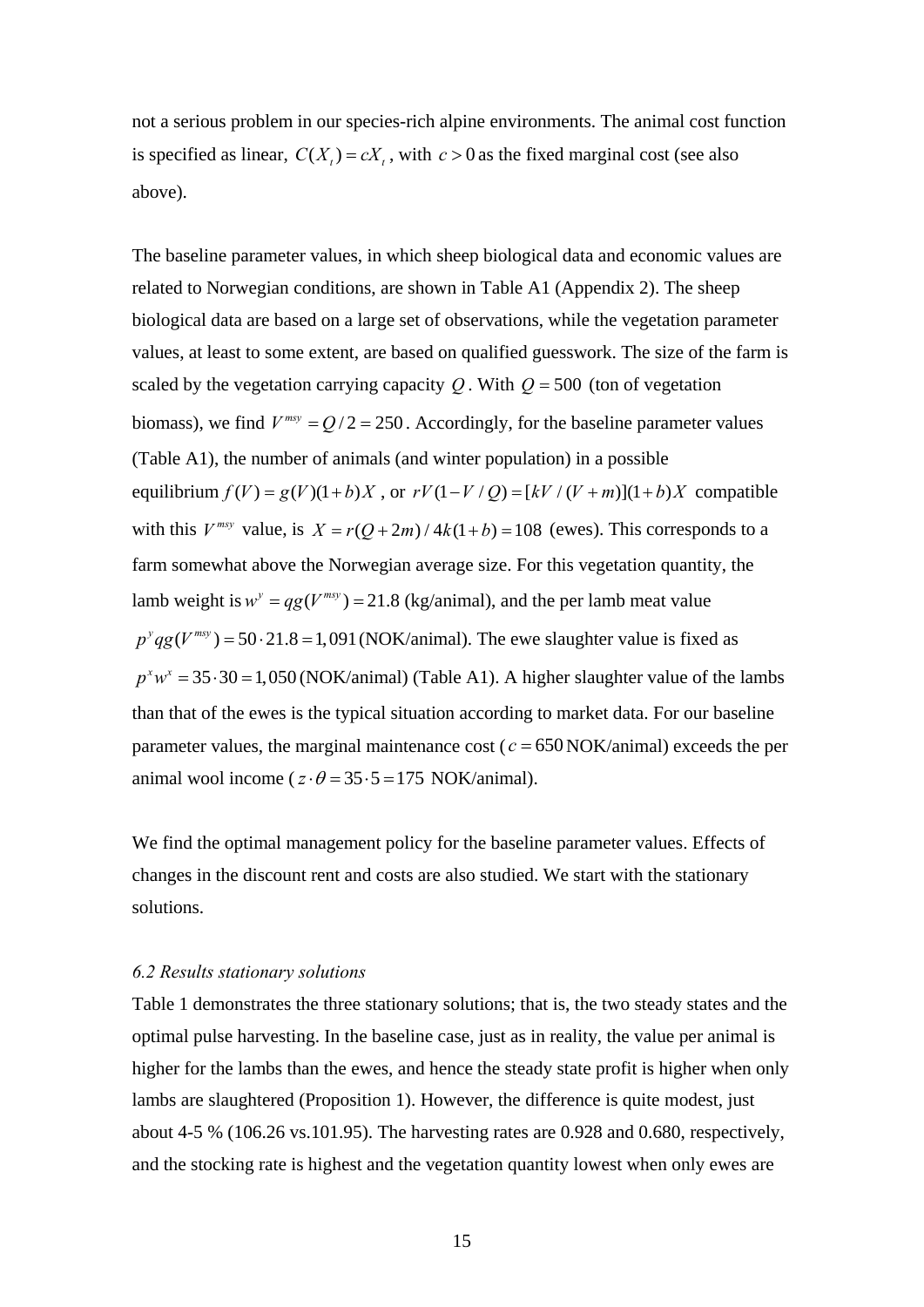slaughtered. With only lamb slaughtering, we find the vegetation quantity to be above that of  $V^{msy}$  ( $V = 268 > V^{msy} = 250$ ). On the other hand, with only ewes slaughtering, the vegetation quantity is substantial lower, with  $V = 221$ .

#### Table 1 about here

The last two columns in Table 1 demonstrate that pulse harvesting with only lamb slaughtering represents the most beneficial stationary harvesting strategy. The two-year discounted profit exceeds the steady state with only lambs slaughtered (Proposition 3), but note that the economic benefit of a stationary cycle policy is low.The lamb harvesting rates in the two consecutive years are 1.000 and 0.8526, while the number of animals is 107 and 101, respectively. Note also that stationary cycles in period one sustains a higher level of vegetation as well as higher lamb weight than in the steady state solution. That is, the cyclical solution can be understood as optimal fallows for increasing lamb weight and vegetation level in periods with high slaughtering rates. Pulse fishing plays the same role in fisheries models (see Da Rocha et al. 2011).

In our farm model, there are no stock dependent harvesting costs. The costs are maintenance costs related to the number of animals kept during the winter indoors season. Therefore, we find that the advantage of cyclical solutions do not rely on the size of these costs. See Table 2. As Proposition 3 states, even for high maintenance costs, pulse cycle periodic harvesting policy is always better than the steady state solution with a constant number of lambs slaughtered every year. However, again we find that the economic gain is small. As expected, we also find that higher costs mean that it is beneficial to reduce the stocking rate and reduce the grazing pressure.

#### Table 2 about here

Next, in Table 3, we show how the two-year discounted profit changes with the size of the discount rate. Regardless of the size of the discount rate, pulse cycle periodic harvesting policy is always better than the steady states. Moreover, we also find that the number of animals increases and the vegetation quantity decreases in the steady state solution with only lamb slaughtering with a more myopic farm policy and a higher discount rent. This result highlights the different role that each state variable plays in an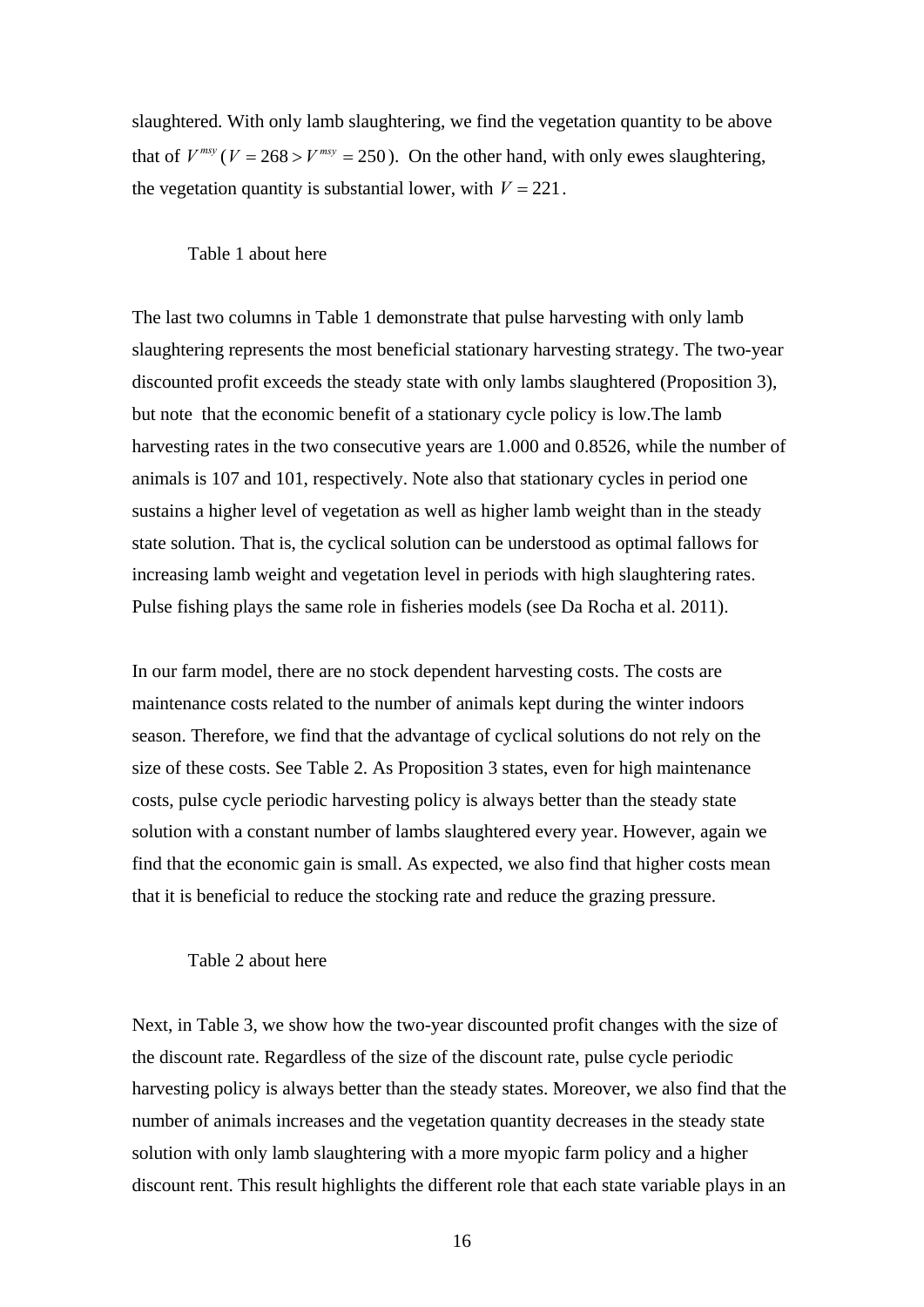animal vegetation system. The animals are predators that harvest vegetation, the prey. That is, in such a system, vegetation is the natural resource, while the animals represent the capital, and, at a higher discount rent, it is beneficial for the farmer to invest in the animal capital and not 'in the bank'. The same occurs in the steady state solution with only ewes slaughtering as well as with pulse slaughtering.

#### Table 3 about here

#### *6.3 Dynamic transition*

Above it was shown that a pulse cyclical periodic solution was beneficial compared to the ewes-only steady state harvesting scheme with a low vegetation quantity when the discount rate was high and  $\delta = 0.10$ . However, we may find that selecting the low vegetation steady state may represent the optimal policy by depleting the initial level of vegetation. To show this, we compute the transitional dynamics using dynamic programming. To find the optimal control rule associated with any possible state, we use Proposition 2 to write the controls as functions of the state variables, and we solve the Bellman equation  $\mathbf{v}(V_t, X_t) = \max_{V_{t+1}, X_{t+1}} \Pi(V_{t+1}, X_{t+1} | V_t, X_t) + \beta \mathbf{v}(V_{t+1}, X_{t+1})$  $\mathbf{D}(V_t, X_t) = \max \Pi(V_{t+1}, X_{t+1} | V_t, X_t) + \boldsymbol{\beta} \mathbf{D}(V_{t+1}, X_{t+1}).$ 

Given the optimal policies, transitional dynamics are computed for three different initial conditions; i) the 'high' vegetation steady state (left hand side panels Figures 2 and 3), ii) the 'low' vegetation steady state (middle panels) , and finally iii) the first year of the optimal pulse cycle (right hand side panels). In each panel, where Figure 4 indicates the stock values and Figure 5 the harvesting rates, the dynamic transitions are shown for three different values of the discount rent; solid line for  $\delta = 0.03$  (baseline value), solid line with a cross mark for  $\delta = 0.07$  and dashed line for  $\delta = 0.10$ . Finally, in Figure 4's bottom panels, demonstrating the optimal vegetation paths, we have also included a solid line indicating the vegetation level for which the value of slaughtering lambs equalizes the value of ewes; that is,  $p^y qg(V) = p^x w^x$  and hence  $V \approx 234$ . Therefore, slaughtering only lambs (ewes) is optimal if the vegetation quantity is above (below) this level.

#### Figure 2 about here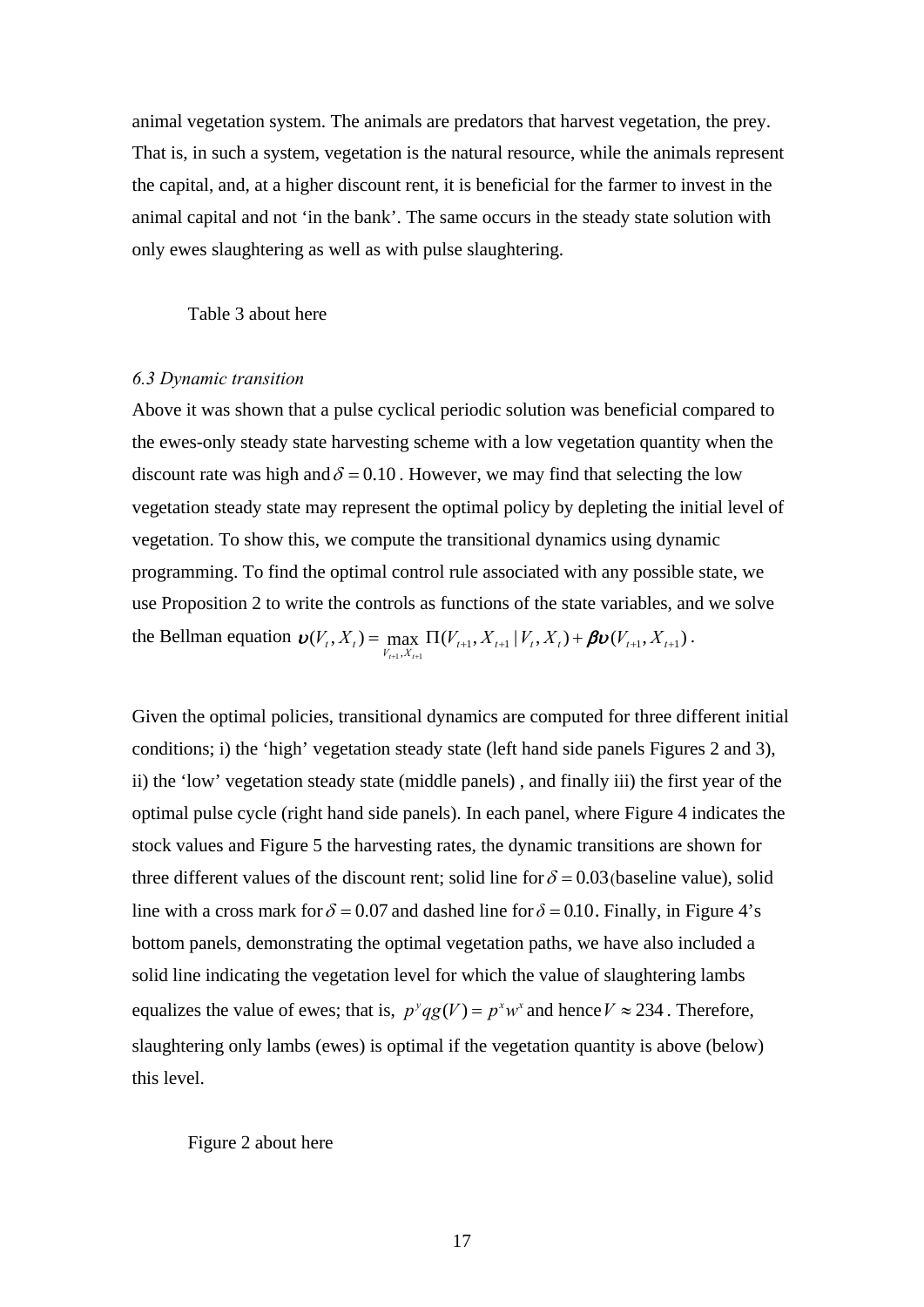For the baseline value of the discount rate and  $\delta = 0.03$ , the stationary solution selected is the cyclical pulse solution irrespective of the initial conditions. In Figure 4, the lower panels, the three transitional dynamics lead to a vegetation level above that of  $V \approx 234$ . Therefore, irrespective of the initial conditions, it is optimal to reach the periodic cycle stationary solution, and depleting the initial level of vegetation is not optimal.

On the other hand, when the discount rate is high and  $\delta = 0.10$ , the optimal stationary solution selected is always the steady state solution with slaughtering of only ewes and hence a low vegetation level. Therefore, in Figure 4 (bottom panels), the three transitional dynamics lead to a vegetation level of about 190, well below the solid line indicating the vegetation level of similar slaughter values of lambs and ewes ( $V \approx 234$ ). The steady state number of animals becomes  $X = 120$  and the slaughter rate  $h^x = 0.68$ . The long run solution selected is the steady state with the lowest discounted profit (again, see Table 3); the reason is that depleting the initial high vegetation stock more than outweighs future steady state losses. This result is similar to the effect of the discount rate in a single stock model. For a high interest rate, depletion along the transitional path compensates for the future stationary losses.

## Figure 3 about here

Finally, when the discount rate is  $\delta = 0.07$ , we find that the optimal stationary solution depends on the initial conditions. In Figure 2, lower panels, two of the three transitional dynamics paths go to a vegetation level above the  $V \approx 234$  line, and one goes below. Therefore, if we start with a low level of vegetation as indicated by the stationary solution of only ewes slaughtering (middle panels), depletion of the vegetation quantity is optimal. In the other two cases, however, the stationary solution selected is the cyclical pulse solution with only lamb slaughtering and  $h<sup>y</sup>$  oscillating between 1.00 and 0.84. See Figure 3. Table 4 summarizes the above results.

Table 4 about here

#### **7. Concluding Remarks**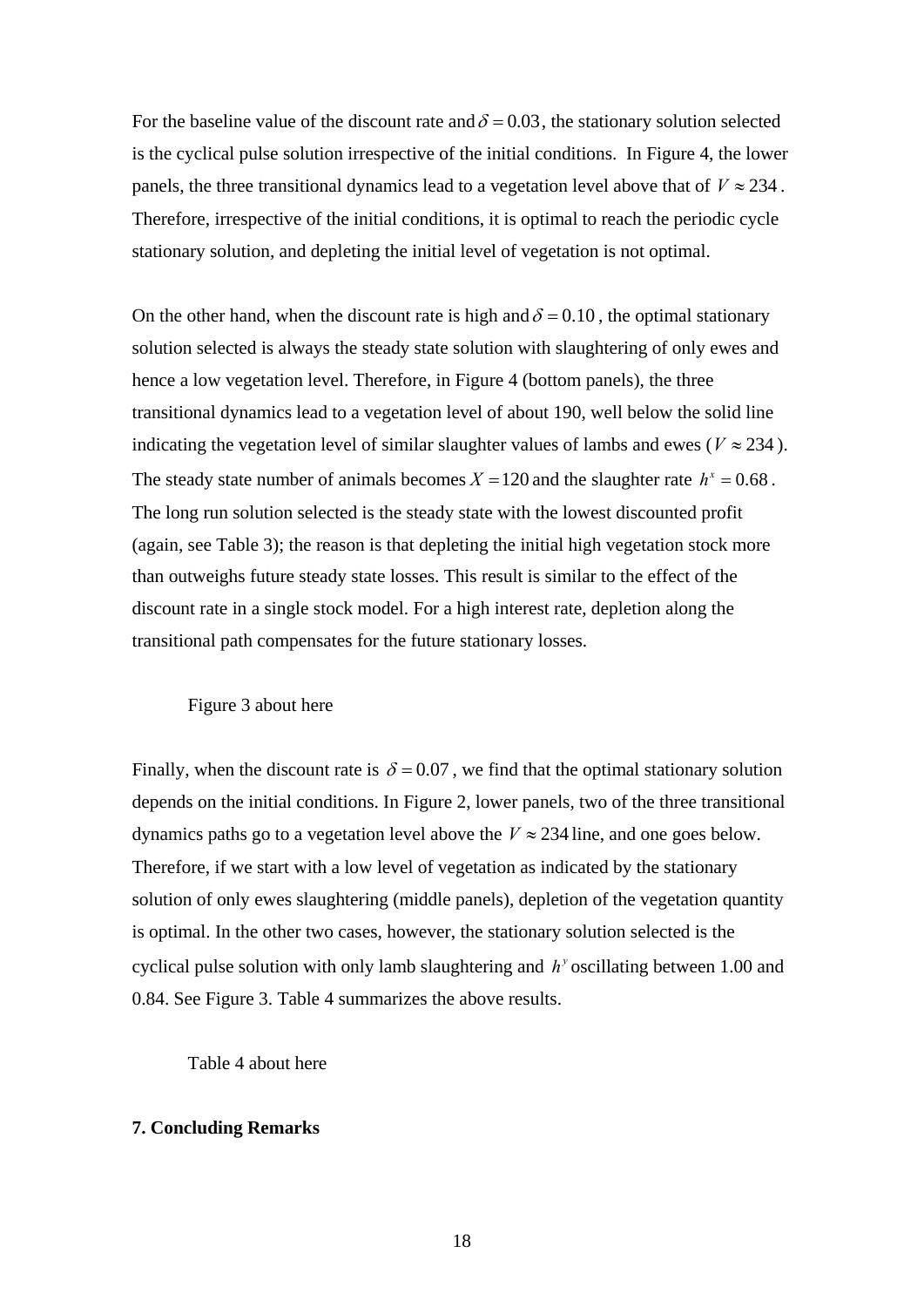This paper has analyzed the economics of sheep farming in a two-stage model of lambs and adult females (ewes). The analysis is at the farm level in a Nordic context with a crucial distinction between the outdoor grazing season and the winter indoor feeding season. A Noy-Meir (1975) type model describes the animal – vegetation interaction during grazing season where the vegetation growth is density dependent, while the animal growth is linear and hence does not depend on the vegetation quantity.. The vegetation quantity and food intake during the outdoors grazing season influences the weight gain and slaughter weight of the lambs. The farmer is assumed to be rational and well informed, and aims to find the animal slaughter composition maximizing the present- value profit comprising meat (flow) value and wool (stock) value.

The paper provides three propositions about the optimal slaughter decision. In a possible steady state, Proposition 1 says that the harvesting decision is shaped by economic factors alone. With a 'high' vegetation level and more valuable lambs than adults, slaughtering only lambs is optimal. The slaughtering should take place at the highest level compatible with population equilibrium determined by only biological factors (survival rates and fertility). In a possible steady state with a 'low' vegetation level, slaughtering only ewes is optimal, and this should again take place at the highest level compatible with population equilibrium, also determined by biological factors alone. We are also able to say something about the dynamics and transitional paths, conveyed by Proposition 2, indicating that, along the transitional paths, the optimal harvest policy no longer depends only on biological factors. The harvest policy is also contingent upon economic factors working through the number of animals.

The last result of our analysis is stated as Proposition 3, and says that pulse (cyclical) slaughtering with only lamb slaughtering may be optimal. Our mechanism for cyclical harvesting is different from what is found in most of the existing literature. See, e.g., Wirl (1995), and Tahvonen (2009) who demonstrates pulse harvesting under imperfect harvesting selectivity. Pulse fishing has some advantages in live product fisheries (Da Rocha, Gutierrez and Antelo 2012a, b), and it has been applied in timber management under spatial rotation. Nevertheless, sheep farmers do not consider periodic slaughtering as a feasible management tool. In our numerical analysis, we also find that the economic advantage of periodic slaughtering is small compared to stationary slaughtering.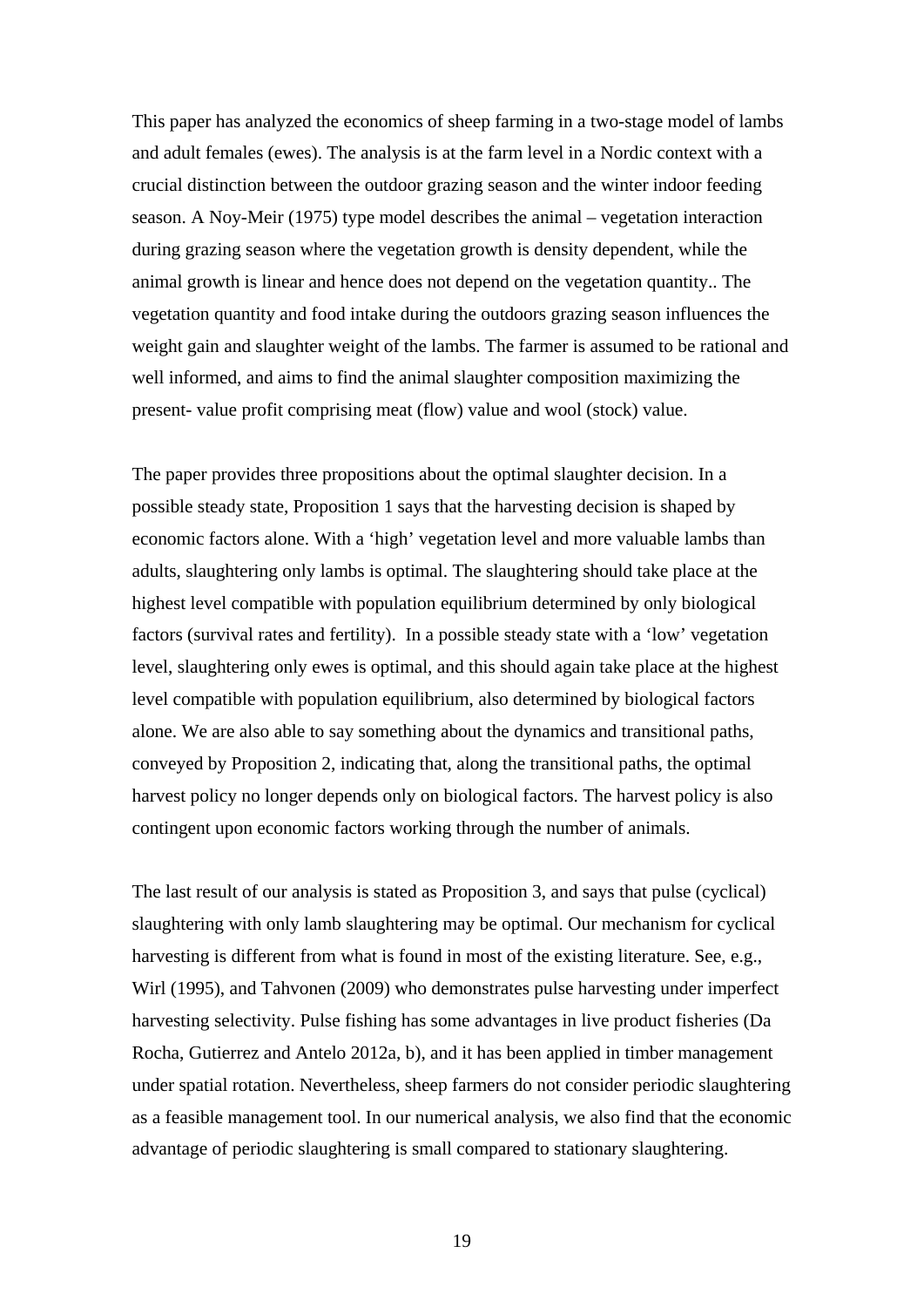## **Literature**

Aunsmo, L.G. (Ed.). 1998. *Saueboka* ('The Sheep Book'). Landbruksforlaget Oslo.

Austrheim, G., L.J. Asheim, G. Bjarnason, J. Feilberg, A.M. Fosaa, Ø. Holand, K. Høegh, I.S. Jónsdóttir, B. Magnússon, L.E. Mortensen, A. Mysterud, E. Olsen, A. Skonhoft, G. Steinheim and A.G. Thórhallsdóttir. 2008. Sheep grazing in the North Atlantic region: A long term perspective on management, resource economy and ecology. *Report Zoology* Ser. 2008, 3 Vitenskapsmuseet NTNU Trondheim

Caswell, H. 2001. *Matrix Population Models*. Sinauer Publishers, Massachusetts.

Clark, C. 1990. *Mathematical Bioeconomics*. Wiley Interscience, New York.

Da Rocha, J.M., M.J. Gutierrez and L.T. Antelo. 2012a. Pulse vs. Optimal Stationary Fishing: The Northern Stock of hake. *Fisheries Research* 69: 660–669

Da Rocha, J.M., M.J. Gutierrez and L.T. Antelo. 2012b. Selectivity, Pulse and endogenous life span in Beverton-Holt models. Forthcoming *Environmental Resource Economics* 

Ekspertutvalget 2011. Instilling fra ekspertutvalg vedrørende endringer i erstatningsordningen for rovvitskade på husdyr ('Livestock compensation and the problem of carnivore predation') , *Report*, Directorate for Natural Resource Management, Trondheim

Finnoff, D.. A. Strong and J. Tschirhart 2008. A bioeconomic model of cattle sstocking on rangeland threatened by invasive plants and nitrogen deposition. *American Journal of Agricultural Economics* 90: 1074 - 1090

Huffaker, R. and K. Cooper 1995. Plant succession as a natural range restoration factor in private livestock enterprises. *American Journal of Agricultural Economics* 77: 901 - 913

Huffaker, R. and J. Wilen 1991. Animal stocking under conditions of declining forage nutrients. *American Journal of Agricultural Economics* 73, 1213 – 1223

Mysterud, A., G. Steinsheim, N. Yoccoz, O. Holand and N.C. Stenseth. 2002. Early onset of reproductive senescence in domestic sheep. *Oikos* 97: 177–183.

Mysterud, A. and G. Austrheim. 2005. Ecological effects of sheep grazing in alpine habitats. Short term effects. *Utmarksnæring i Norge* 1-05: 1–91.

Nersten, N., A. Hegrenes, O. Sjelmo and K. Stokke. 2003. Saueholdet i Norge ('Sheep Farming in Norway'). *Report* Norwegian Agricultural Economic Research Institute Oslo.

Noy-Meir, I. 1975. Stability of grazing systems: An application of predator-prey graphs. *The Journal of Ecology* 63: 459–481.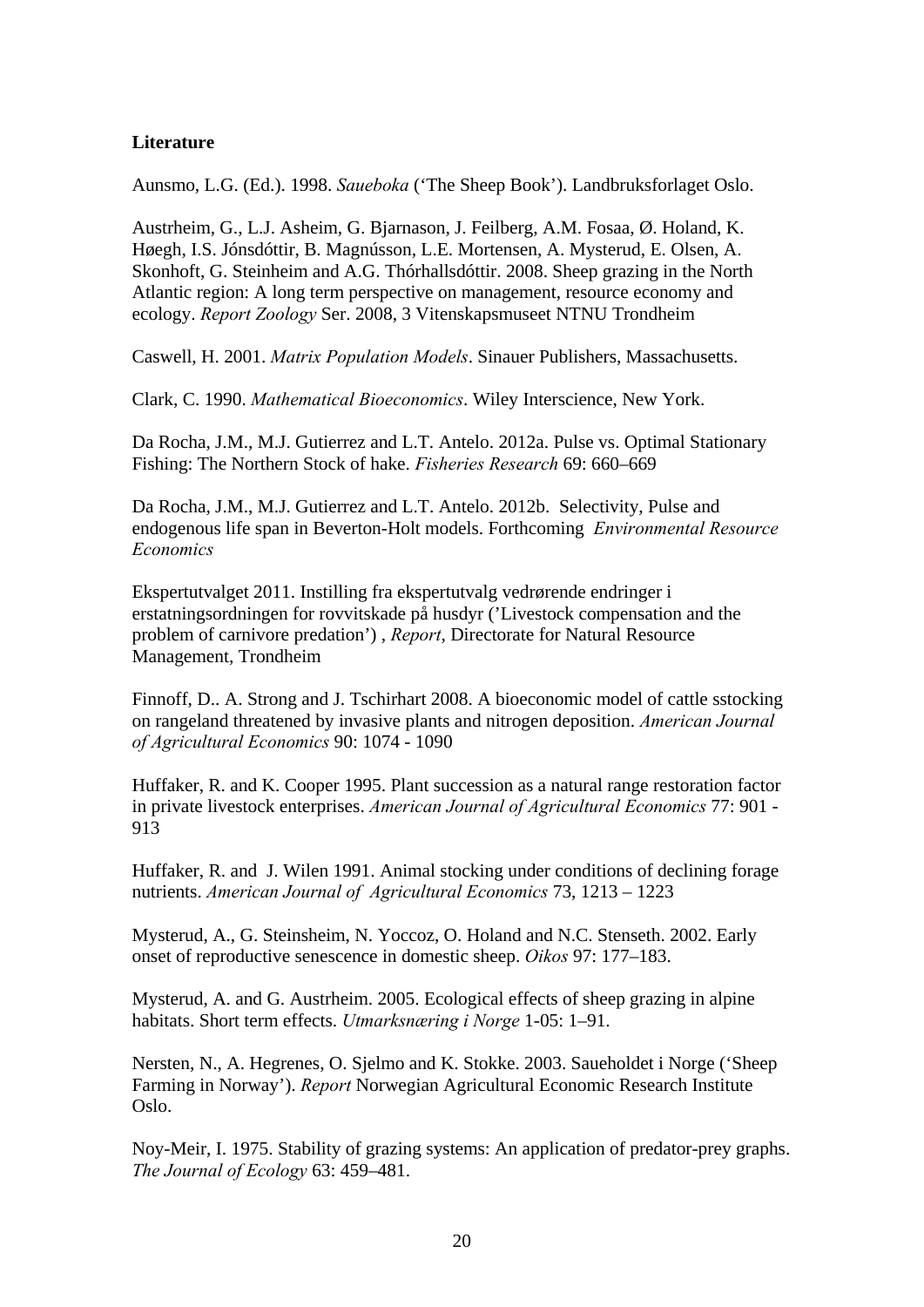Reed, W. 1980. Optimum age-specific harvesting in a nonlinear population model. *Biometrics* 36: 579–593.

Rosen, S. 1987. Dynamic animal economics. *American Journal of Agricultural Economics*, 69: 547-557.

Rosen, S., K. Murphy and J. Scheinkman 1994. Cattle cycles. *Journal of Political Economy* 102: 468-492.

Skonhoft, A., G. Austrheim and A. Mysterud 2010. A bioeconomic sheep – vegetation trade off model: An analysis of the Nordoc sheep farming system. *Natural Resource Modeling* 23: 354-380.

Skonhoft, A., N. Vestergaard and M. Quaas 2012. Optimal harvest in an age structured model with different fishing selectivity. *Environment & Resource Economics* 51: 525- 544

Tahvonen, O. 2009. Economics of harvesting age structured fish populations. *Journal of Environmental Economics and Management* 58: 281-289.

Torell, L. A., K. Lyon and E. B. Godrey 1991. Long - run versus short – run planning horizons and the rangeland stocking rate decision. *American Journal of Agricultural Economics* 73: 795 - 807

Wirl, F. 1995. The cyclical exploitation of renewable resource stocks may be optimal. *Journal of Environmental Economics and Management* 9: 252-261.

## **Appendix 1**

## *Proof of Proposition 2*

Assume that it exists an optimal solution where  $X_{t+1} / X_t$  is greater than  $s^x$ . Given that  $h_t^y$  must be less than one when  $X_{t+1}/X_t$  is greater than  $s^x$ , the only possible option is lamb slaughtering; that is,  $h_t^x = 0$  and  $h_t^y = 1 - [(X_{t+1} / X_t) - s^x] / b \Psi s^y$ . We prove by contradiction that this is the optimal policy. Assume that exists an optimal solution where  $X_{t+1} / X_t$  is greater than  $s^x$  and  $h_t^x$  is strictly positive, and let  $\Pi(X_t, V_t, h_t^y, h_t^x) = p^y q g(V_t) b X_t s^y (\psi h_t^y + 1 - \psi) + p^x w^x X_t s^x h_t^x + z \theta X_t - C(X_t)$  be the optimal current profit associated to this solution. Now consider a new sequence of controls with  $\hat{h}_t^x = 0$ , and  $\hat{h}_t^y = h_t^y + \frac{s^x}{h_t^y + h_t^y}$  $bs^y \psi$  $t = h_t^y + \frac{b}{x}h_t^x$  that sustain the same sequence of number of animals  $X_t$ , and therefore also the same vegetation quantity  $V_t$  (cf. Eq. 1). We now find that  $\Pi(X_{i}, V_{i}, \hat{h}_{i}^{y}, \hat{h}_{i}^{x}) - \Pi(X_{i}, V_{i}, h_{i}^{y}, h_{i}^{x}) = (p^{y}qg(V_{i}) - p^{x}w^{x})X_{i}s^{x}h_{i}^{x}$  is positive when  $p^y q g(V_t) > p^x w^x$ , and we hence get a contradiction. If the optimal solution is such that  $X_{t+1} / X_t$  is lower than  $s^x$  and  $h_t^y$  is lower than 1, we can increase  $h_t^y$  by reducing  $h_t^x$  in a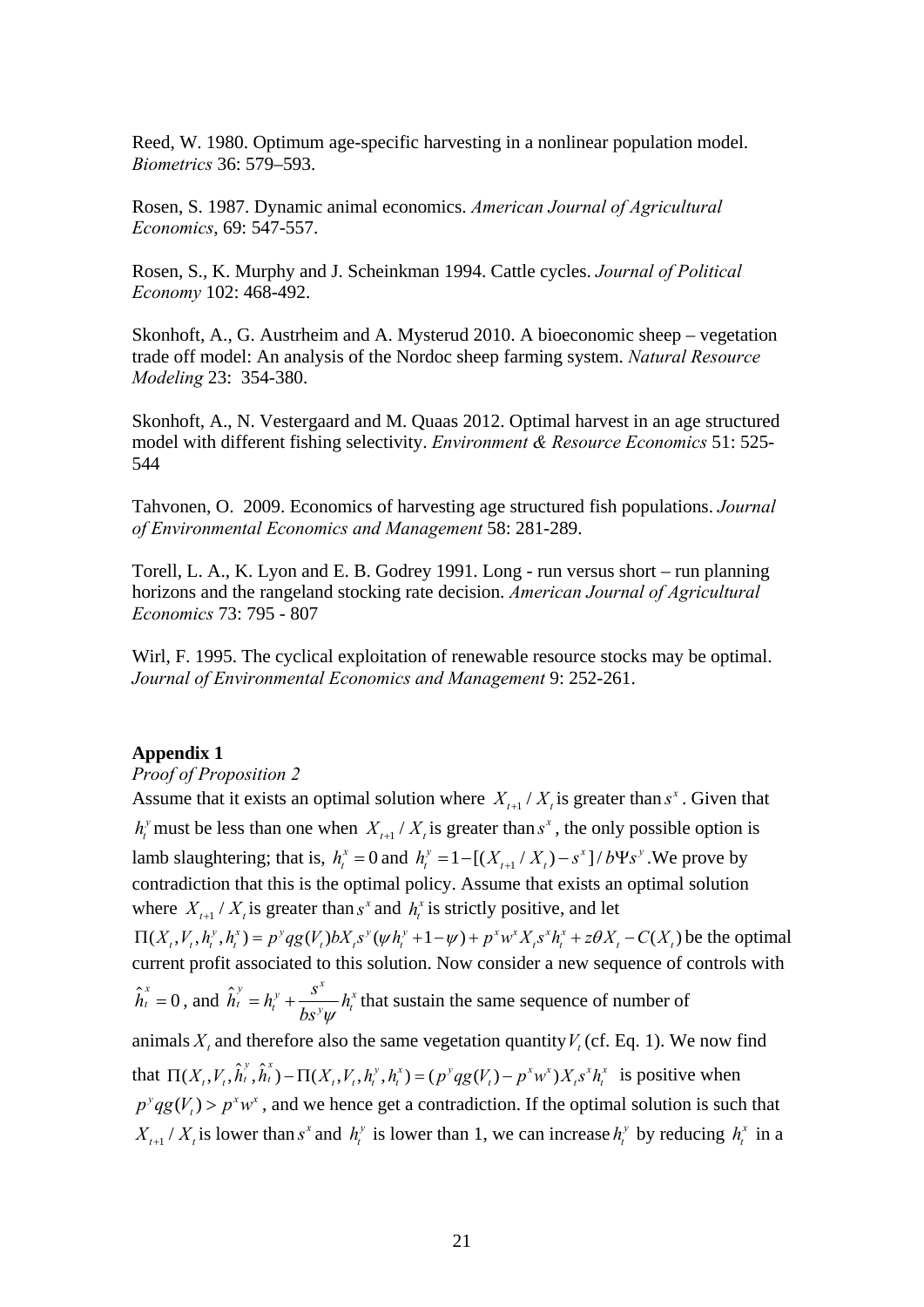quantity equal to  $\psi$ <sub>*ky*</sub>  $\frac{bs^{y}\psi}{s^{x}}h$ *s*  $\frac{\psi}{x}$   $h_i^y$  for keeping the same number of animals. Therefore, consider a new sequence of controls where  $\hat{h}_t^x = 1 - \frac{(\Delta_{t+1}/\Delta_t)}{g_t^x}$  $t = 1 - \frac{S}{S}$  $\hat{h}_t^x = 1 - \frac{(X_{t+1}/X_t)}{X_t}$  and  $\hat{h}_t^y = 1$ . We find a contradiction also because  $\Pi(X_t, V_t, \hat{h}_t^y, \hat{h}_t^x) - \Pi(X_t, V_t, h_t^y, h_t^x) = (p^y q g(V_t) - p^x w^x) X_t b s^y \psi(1-h_t^y) > 0$ .

## *Proof of Proposition 3*

We show that, given a steady state sequence, we can always construct a stationary cycle that improves the net present profits. Assume that the optimal solution is a steady state  $X_{t+1} = X_t = X$  and  $V_{t+1} = V_t = V$  with  $h^x = 0$  and  $h^y = 1 - (1 - s^x)/\psi bs^y$ . First, we build a feasible stationary cycle, by modifying the number of animals in the second year,  $X_2 = (1 - \varepsilon)X$  and keeping constant the number of animals in the first year,  $X_1 = X$ . Changes in the number of animal imply changes in: i) the slaughtering rates, and ii) the sequence of vegetation, for guarantying feasibility. Formally, a stationary cycle with  $X_2 = (1 - \varepsilon)X$  implies (from proposition 1)  $\hat{h}_1^y = h^y + \frac{\varepsilon}{w h x^2}$ *bs* ε  $\psi$  $= h^y + \frac{c}{a}$ ,

 $\hat{h}^{}_{2}$  $(1 - \varepsilon)$  $y = \lambda y$  $h_2^y = h^y - \frac{h}{\sqrt{h_2 h_1}}$ *bs*  $= h^{\nu} - \frac{\varepsilon}{\psi b s^{\nu} (1 - \varepsilon)}$ . Second, the new vegetation sequence, associated with  $X_2 = (1 - \varepsilon)X$ , satisfies the feasibility conditions  $\hat{V}_2 = \hat{V}_1 + f(\hat{V}_1) - (1 + b)g(\hat{V}_1)X$  and  $\hat{V}_1 = \hat{V}_2 + f(\hat{V}_2) - (1 + b)g(\hat{V}_1)(1 - \varepsilon)X$ .

Now, we can compute the difference between profits associated with the stationary cycle and the steady state sequences in the first year of the stationary cycle

$$
\Delta\Pi_1 = \Pi(X_1, \hat{V}_1, \hat{h}_1^{\nu}) - \Pi(X_1, V, h^{\nu}) = p^{\nu}q\left\{bs^{\nu}\left[g(\hat{V}_1) - g(V)\right](\psi h^{\nu} + 1 - \psi) + g(\hat{V}_t)\varepsilon\right\}X
$$

and in the second year

$$
\Delta\Pi_{2} = \Pi(X_{2}, \hat{V}_{2}, \hat{h}_{2}^{y}) - \Pi(X, V, h^{y}) = p^{y}q\left\{bs^{y}\left[(1-\varepsilon)g(\hat{V}_{2}) - g(V)\right](\psi h^{y} + 1 - \psi) - g(\hat{V}_{2})\varepsilon\right\}X
$$
  
\n
$$
-z\theta\varepsilon X + c\varepsilon X. \text{ We can compute the difference in the net present profits, } \Delta\Pi_{1} + \beta\Delta\Pi_{2} \text{ as}
$$
  
\n
$$
\Delta\Pi_{1} + \beta\Delta\Pi_{2} = p^{y}qbs^{y}(\psi h^{y} + 1 - \psi)\left[g(\hat{V}_{1}) + \beta(1-\varepsilon)g(\hat{V}_{2}) - (1+\beta)g(V)\right]X
$$
  
\n
$$
+ \left[g(\hat{V}_{1}) - \beta g(\hat{V}_{2}) - \beta z\theta\right]\varepsilon X + \beta c\varepsilon X. \text{ Therefore}
$$
  
\n
$$
\frac{d(\Delta\Pi_{1} + \beta\Delta\Pi_{2})}{d\varepsilon} = p^{y}qbs^{y}(\psi h^{y} + 1 - \psi)\left[\frac{dg(\hat{V}_{1})}{d\varepsilon} + \beta(1-\varepsilon)\frac{dg(\hat{V}_{2})}{d\varepsilon} - \beta g(\hat{V}_{2})\right]X
$$
  
\n
$$
+ \left[g(\hat{V}_{1}) - \beta g(\hat{V}_{2}) + \frac{dg(\hat{V}_{1})}{d\varepsilon}\varepsilon - \beta \frac{dg(\hat{V}_{2})}{d\varepsilon}\varepsilon\right]X - \beta[z\theta - c]X
$$

where

$$
\frac{dg(\hat{V}_1)}{d\varepsilon} = -g'(\hat{V}_1) \frac{\partial \varphi(\hat{V}_1, \hat{V}_2, \varepsilon)/\partial \varepsilon}{\partial \varphi(\hat{V}_1, \hat{V}_2, \varepsilon)/\partial \hat{V}_1} = g'(\hat{V}_1) \frac{(1+b)g(\hat{V}_2)X}{\left[f'(\hat{V}_1) - (1+b)g'(\hat{V}_1)\right]}
$$

and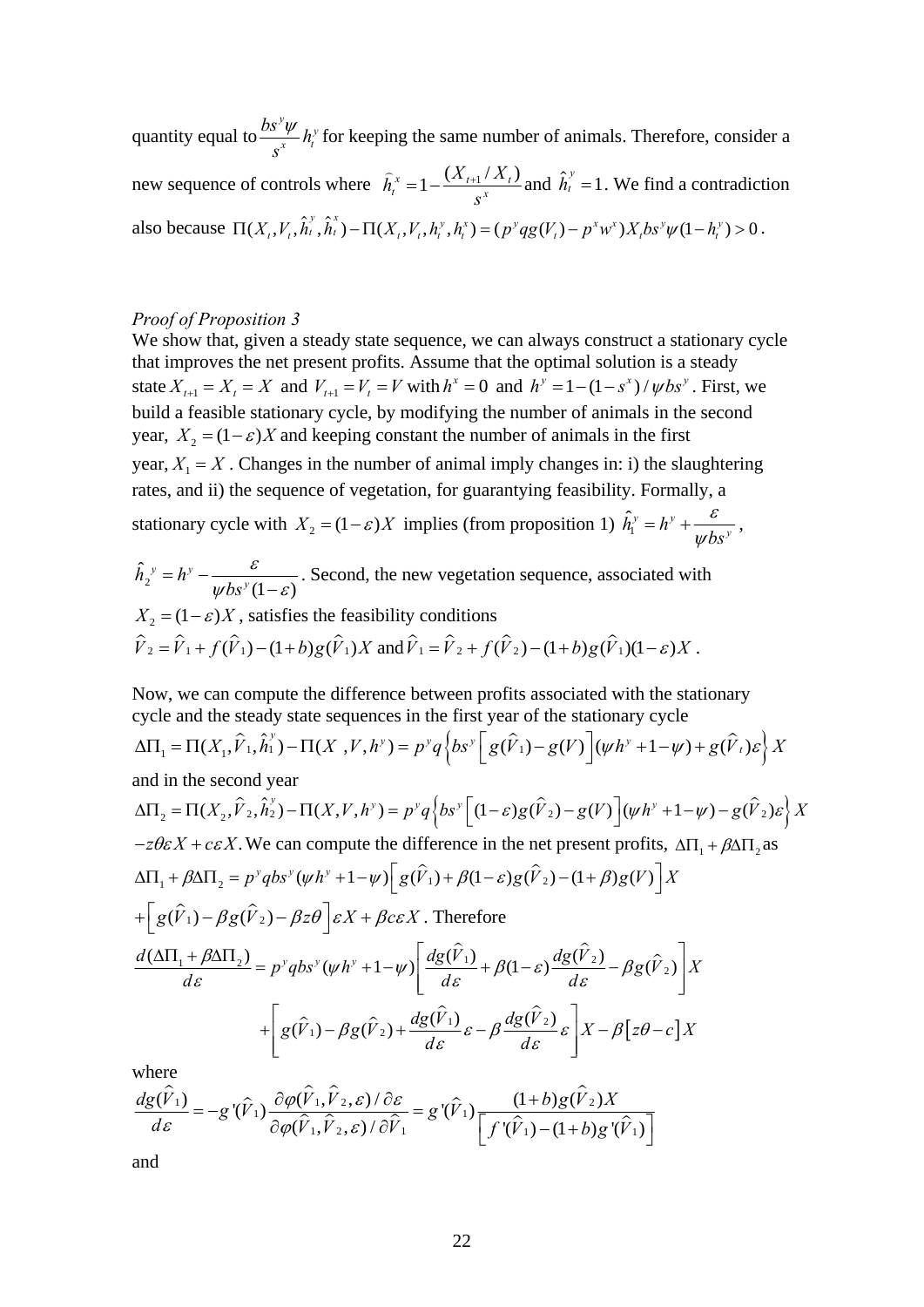$$
\frac{dg(\hat{V}_2)}{d\varepsilon} = -g'(\hat{V}_2) \frac{\partial \varphi(\hat{V}_1, \hat{V}_2, \varepsilon)/\partial \varepsilon}{\partial \varphi(\hat{V}_1, \hat{V}_2, \varepsilon)/\partial \hat{V}_2} = g'(\hat{V}_2) \frac{(1+b)g(\hat{V}_2)X}{\left[f'(\hat{V}_2) - (1+b)g'(\hat{V}_1)(1-\varepsilon)\right]}
$$

are calculated using the relationship between vegetation in the odd and even periods given by  $\varphi(\hat{V}_1, \hat{V}_2, \varepsilon) = f(\hat{V}_1) + f(\hat{V}_2) - (1+b)[g(\hat{V}_1) + g(\hat{V}_2)(1-\varepsilon)]X$ . Therefore, when  $\varepsilon$  goes to zero  $\hat{V}_1 = \hat{V}_2 = V$  and

$$
\lim_{\varepsilon \to 0} \frac{d(\Delta \Pi_1 + \beta \Delta \Pi_2)}{d\varepsilon} = p^{\nu} q b s^{\nu} (\psi h^{\nu} + 1 - \psi) \left[ (1 + \beta) \frac{dg(V)}{d\varepsilon} \bigg|_{\varepsilon \to 0} - \beta g(V) \right] X + (1 - \beta) g(V) X + \beta \left[ c - z \theta \right] X
$$

Then, given that  $(1 - \beta)g(V)X + \beta[c - z\theta]X$  is positive, we need to show that

$$
(1+\beta)\frac{dg(V)}{g\varepsilon}\Big|_{\varepsilon\to\infty} - \beta g(V) > 0.
$$
 Then, given that  
\n
$$
(1+\beta)\frac{dg(V)}{g\varepsilon}\Big|_{\varepsilon\to\infty} - \beta g(V) = \frac{-g(V)(1+b)X}{f'(V) - (1+b)g'(V)X}\Bigg[g'(V) + \beta f'(V)\frac{g(V)}{f(V)}\Bigg]
$$

if  $(V)$  $G(V) > \beta f'(V) \frac{g(V)}{g(W)}$ *f V*  $g'(V) > \beta f'(V) \frac{g(V)}{g(V)}$  steady states are not optimal.

## **Appendix 2**

#### *Data and parameter values*

Aunsmo et al. (1998) and Nersten et al. (2003) provide economic data. Prices and costs are in 2003 values. The sheep biological baseline parameter values are based on Mysterud et al. (2002) and Aunsmo et al. (1998). As a background for the vegetation growth values, there are some studies indicating the amount of fodder production. However, alpine pastures are heterogeneous, and estimations of fodder production from two alpine ranges in Norway (Setesdalsheiene and Hardangervidda) show large variations. Vegetation types with a limited biomass production dominate. There are also meadows that produce a large amount of fodder of very high quality. However, the meadows cover only a small proportion of these areas (Austrheim et al. 2008a). The vegetation consumption values build on detailed animal food intake data, but are also calibrated based on weight and price data. This is also true for the vegetation growth values. For details and calculations see Skonhoft et al. (2010). Based on these calculations, the vegetation saturation parameter is fixed as  $k = 0.50$  (ton of vegetation biomass/animal), the intrinsic vegetation productivity parameter value is assumed to be  $r = 0.5$  while the animal consumption shape parameter value set to  $m = 300$  (ton of vegetation biomass). The farm size is scaled through the vegetation carrying capacity given as  $Q = 500$  (ton) (see numerical section). Based on the ewe weight of  $w^x = 30$  (kg/animal) and the fact that the ewe weight should be above that of the lamb weight for all values of the vegetation quantity, the value of the biomass translation parameter is assumed to be  $q = 96$  (kg meat/ton vegetation biomass). Table A1 gives the baseline parameter values used in the numerical illustrations.

Table A1 about here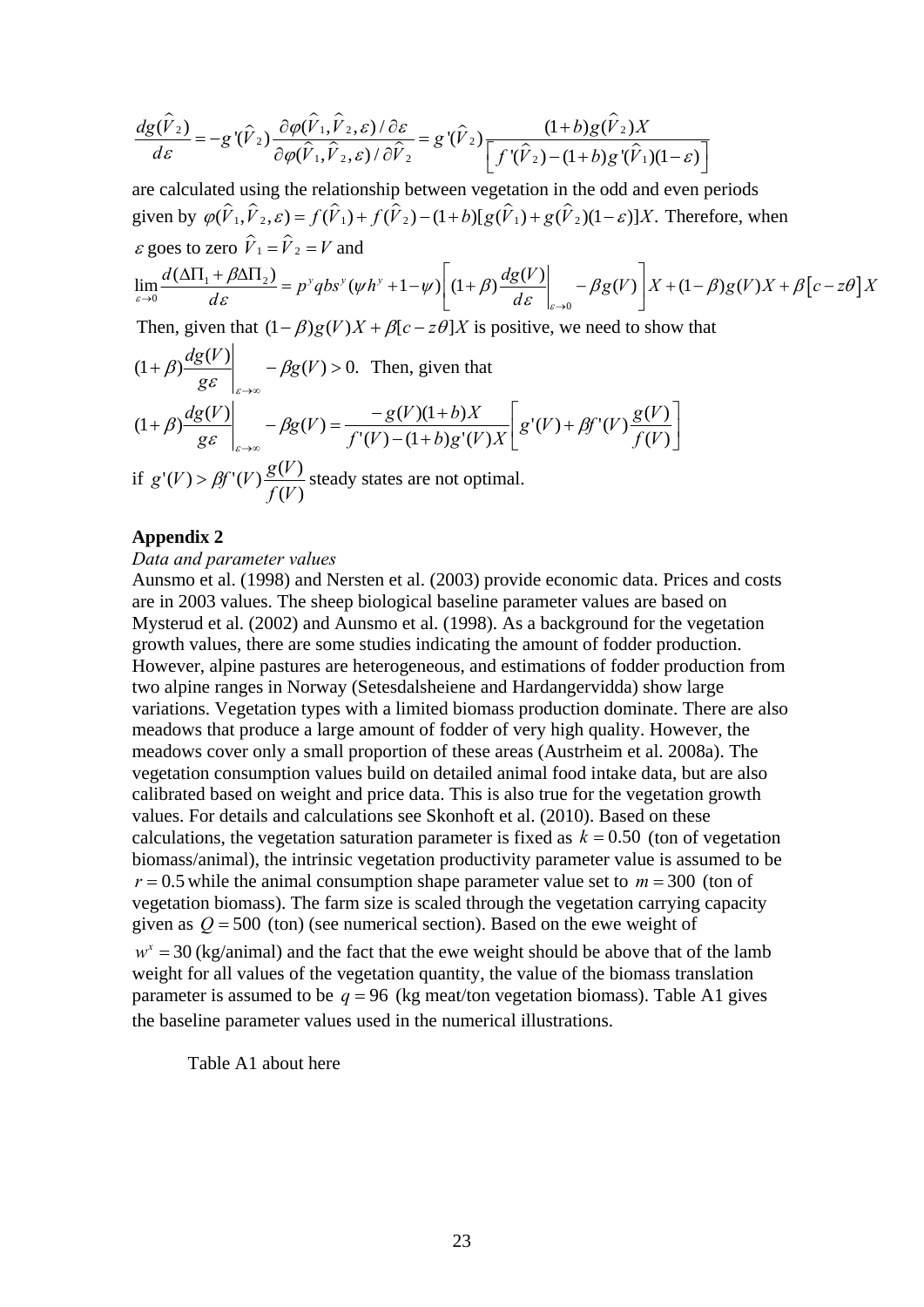## **Tables and Figures**



**Figure 1: Seasonal subdivision in the Nordic sheep farming system.**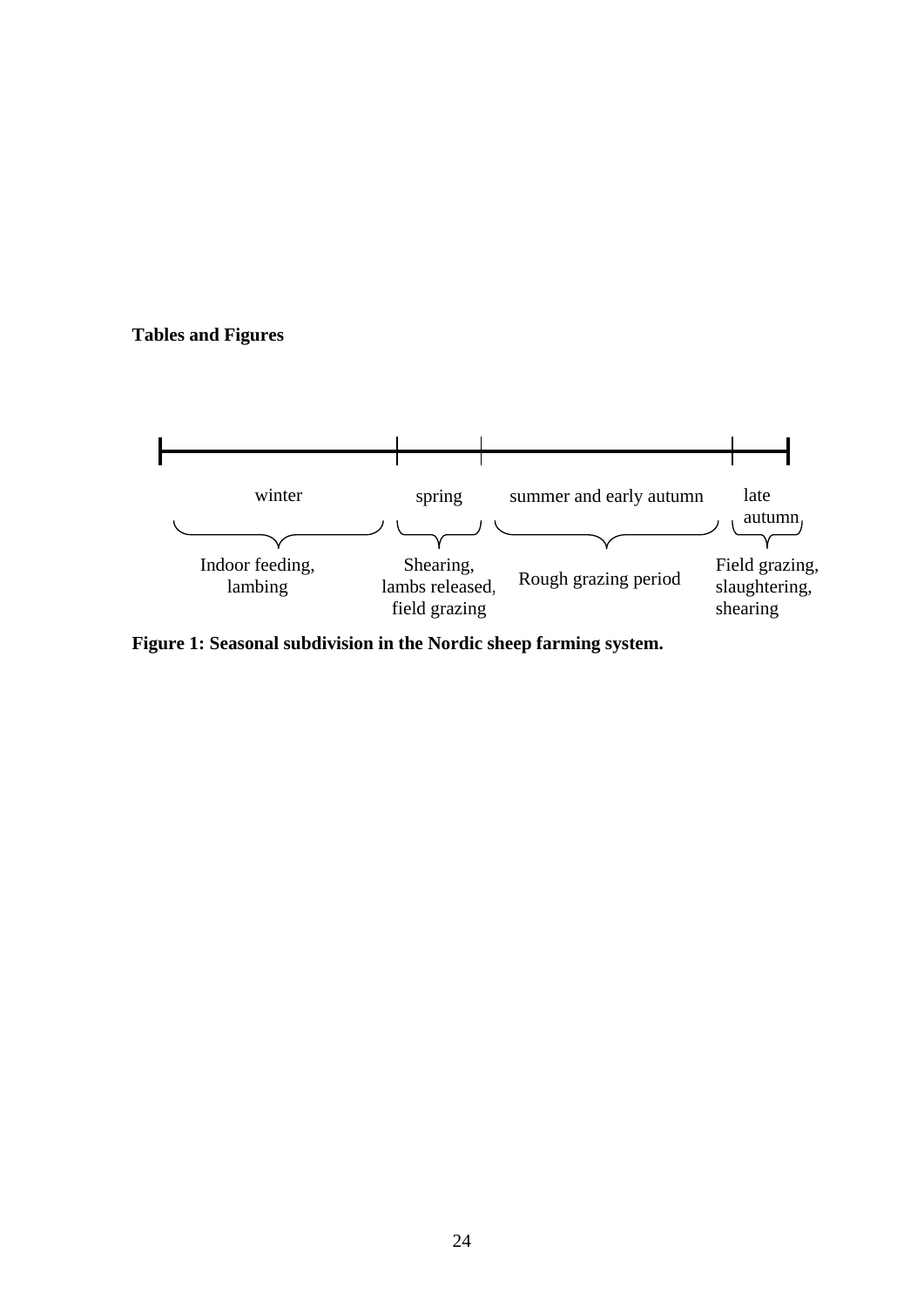

**Figure 2. Optimal animal and vegetation paths for three different initial conditions, and three different discount rates. Steady state (SS) with**  $h^y > 0$  **(left), steady** state (SS) with  $h^x > 0$  (center) and pulse (right). Initial conditions as in the stationary solutions for baseline discount rate  $\delta = 0.03$  (Table 1)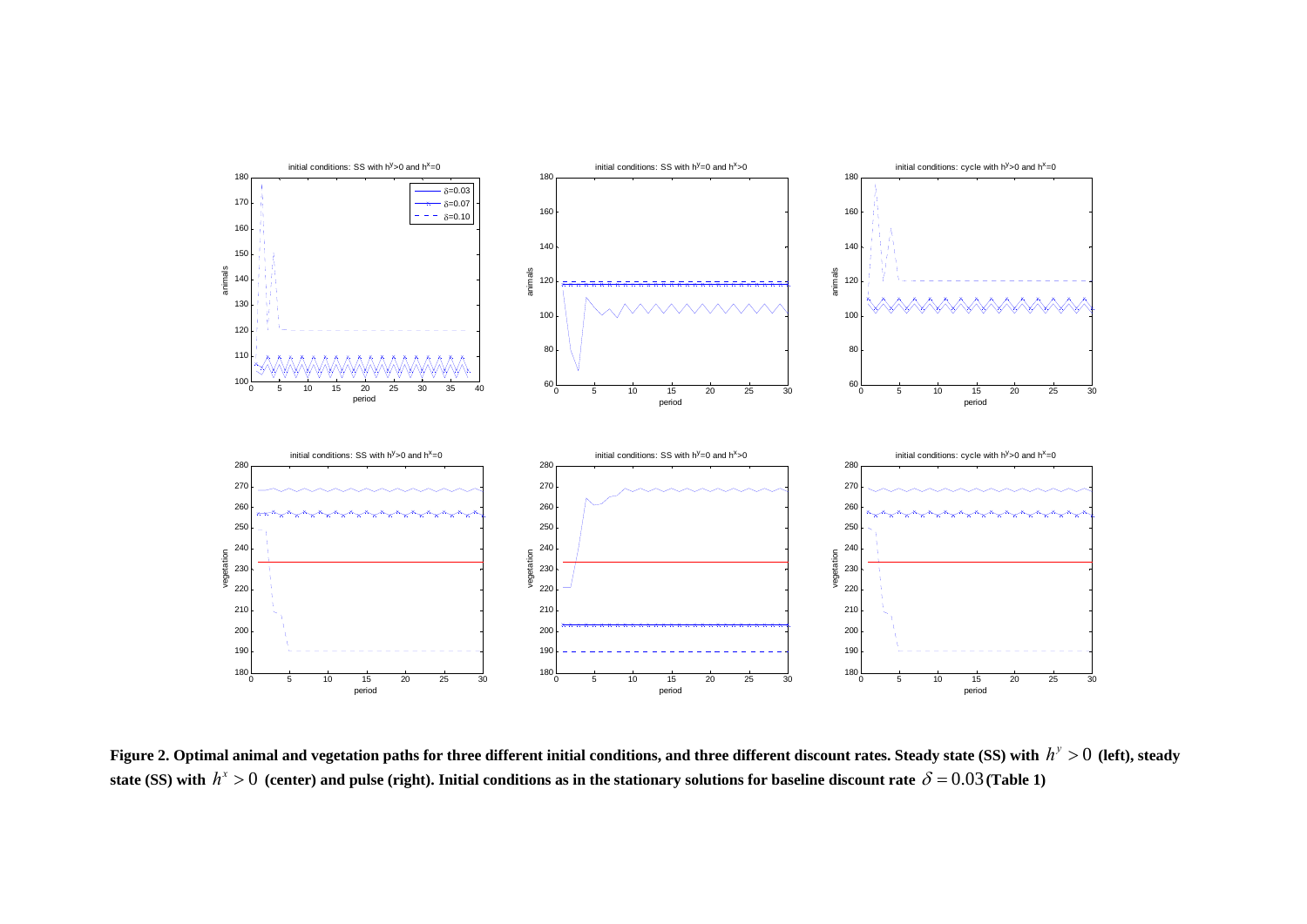

**Figure 3. Optimal slaughtering paths for three different initial conditions, and three different discount rates. Steady state (SS) with**  $h^y > 0$  **(left), steady state (SS)** with  $h^x > 0$  (center) and pulse (right). Initial conditions as in the stationary solutions for baseline discount rate  $\delta = 0.03$  (Table 1)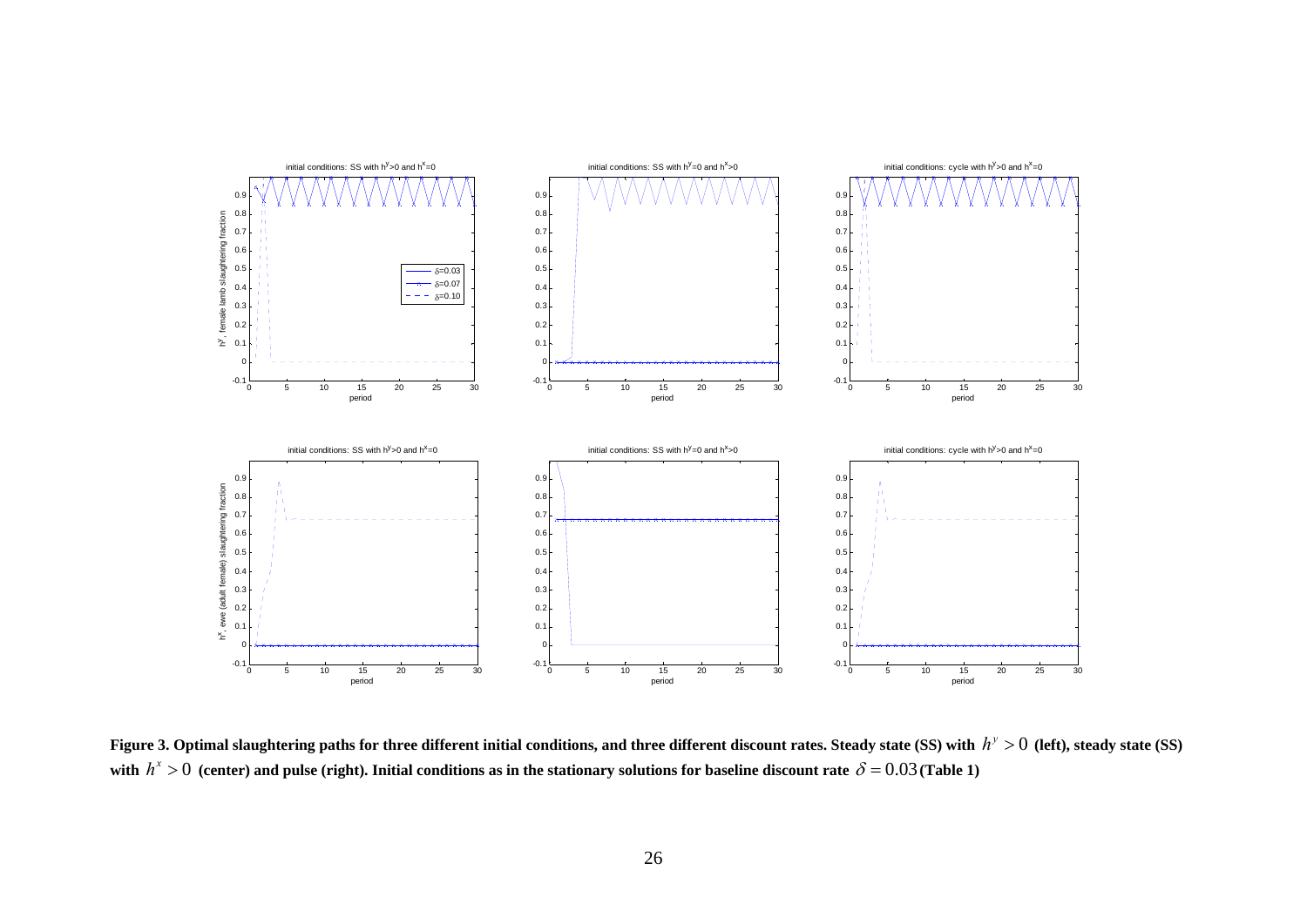|                              | Steady state. Only | Steady state. Only | Pulse      | Pulse      |
|------------------------------|--------------------|--------------------|------------|------------|
|                              | lamb slaughtering  | ewe slaughtering   | harvesting | harvesting |
|                              |                    |                    | year 1     | year 2     |
| Number of animals<br>Χ       | 104                | 115                | 107        | 101        |
| Vegetation quantity          | 268                | 221                | 269        | 267        |
| $\frac{1}{\pi}$ (ton) V      |                    |                    |            |            |
| Lamb weight (kg) $w^y$       | 22.65              | 20.37              | 22.69      | 22.61      |
| Slaughtering fraction        | 0.928              | $\Omega$           | 1.000      | 0.853      |
| lambs $h^y$                  |                    |                    |            |            |
| Slaughtering fraction        | $\Omega$           | 0.680              | $\Omega$   | $\Omega$   |
| ewes $h^x$                   |                    |                    |            |            |
| Animal growth rate           | $\Omega$           | $\Omega$           | 0.950      | 1.053      |
| Current profit $\Pi$         | 106.26             | 101.95             | 115.32     | 97.23      |
| (1,000 NOK)                  |                    |                    |            |            |
| 2-period discounted          | 209.43             | 200.94             |            | 209.71     |
| profit $(1,000 \text{ NOK})$ |                    |                    |            |            |

 **Table 1: Stationary solutions. Baseline parameter values** 

**Table 2: Optimal stationary solutions. Effects of changing costs. All other parameter values as baseline** 

|                                           |                                           | <b>Baseline</b> | $c = 650 \cdot 2$ |
|-------------------------------------------|-------------------------------------------|-----------------|-------------------|
|                                           | $c = 650/2$                               | $c = 650$       |                   |
|                                           | Steady state with only lambs slaughtering |                 |                   |
| Number of Animals $X$                     | 110                                       | 104             | 83                |
| Vegetation quantity (ton ) $V$            | 246                                       | 268             | 334               |
| 2-period discounted profit<br>(1,000 NOK) | 278.49                                    | 209.43          | 85.61             |
|                                           | Steady state with only ewes slaughtering  |                 |                   |
| Number of Animals $X$                     | 119                                       | 115             | 91                |
| Vegetation quantity (ton) $V$             | 196                                       | 221             | 311               |
| 2-period discounted profit<br>(1,000 NOK) | 276.33                                    | 200.94          | 63.67             |
|                                           | Pulse                                     |                 |                   |
| Number of Animals $X$ (year 1)            | 112                                       | 107             | 85                |
| Vegetation (ton) $V$ (year 1)             | 247                                       | 269             | 335               |
| Number of Animals $X$ (year 2)            | 107                                       | 101             | 81                |
| Vegetation (ton) $V$ (year 2)             | 245                                       | 267             | 333               |
| 2-period discounted profit<br>(1,000 NOK) | 278.80                                    | 209.71          | 85.88             |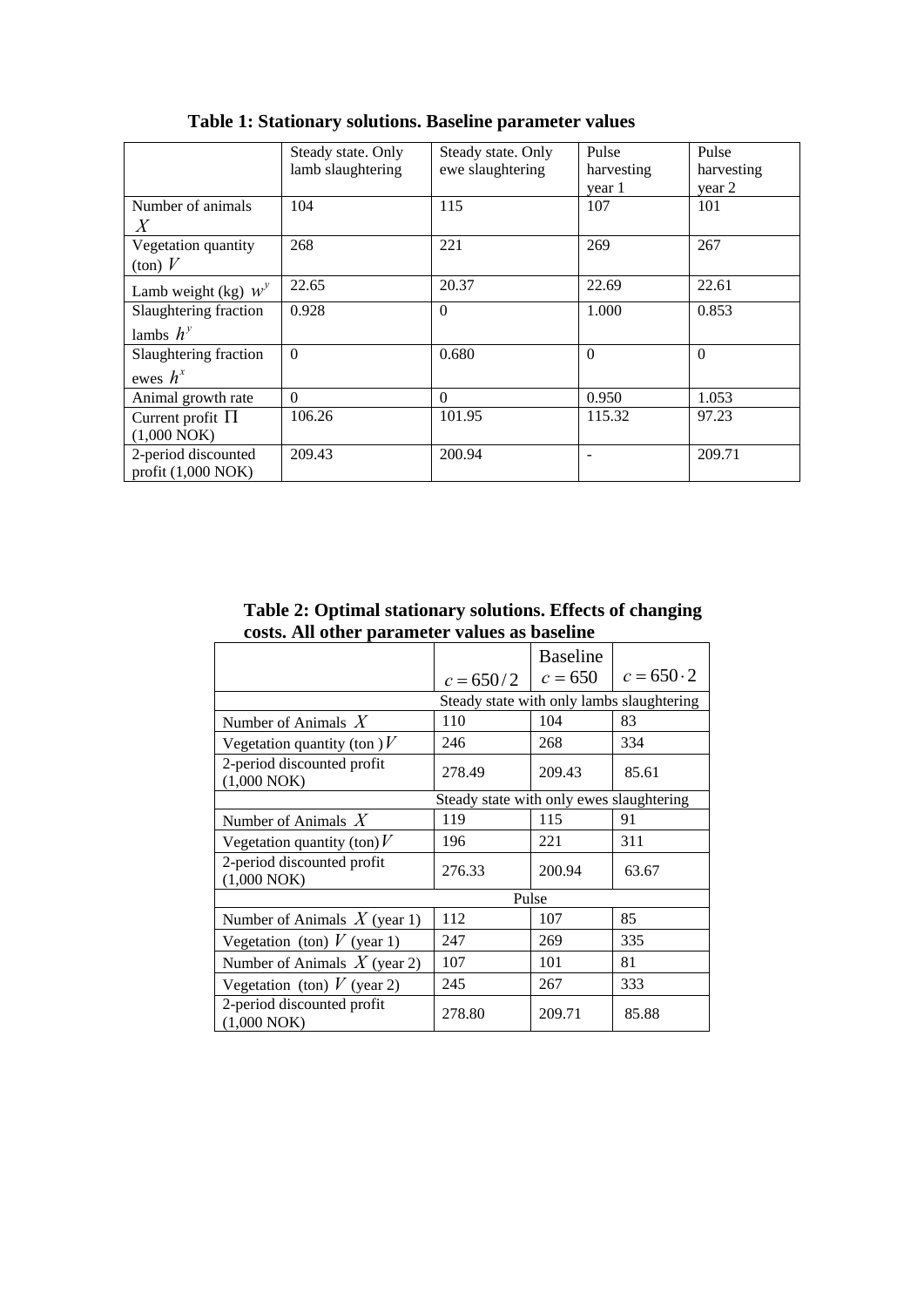| ount rute. The ouitr                      |                 |                                          |                 |
|-------------------------------------------|-----------------|------------------------------------------|-----------------|
|                                           | <b>Baseline</b> |                                          |                 |
|                                           | $\delta$ = 0.03 | $\delta = 0.07$                          | $\delta = 0.10$ |
|                                           |                 | Steady state with only lamb slaughtering |                 |
| Number of Animals $X$                     | 104             | 107                                      | 109             |
| Vegetation quantity (ton ) $V$            | 268             | 257                                      | 249             |
| 2-period discounted profit<br>(1,000 NOK) | 209.43          | 204.13                                   | 199.88          |
|                                           |                 | Steady state with ewes                   |                 |
| Number of Animals $X$                     | 115             | 118                                      | 120             |
| Vegetation quantity (ton) $V$             | 221             | 203                                      | 190             |
| 2-period discounted profit<br>(1,000 NOK) | 200.94          | 194.84                                   | 189.52          |
|                                           |                 | Pulse with only lamb slaughtering        |                 |
| Number of Animals $X$ (year 1)            | 107             | 110                                      | 112             |
| Vegetation (ton) $V$ (year 1)             | 269             | 258                                      | 250             |
| Number of Animals $X$ (year 2)            | 101             | 104                                      | 106             |
| Vegetation (ton) $V$ (year 2)             | 267             | 256                                      | 248             |
| 2-period discounted profit<br>(1,000 NOK) | 209.71          | 204.75                                   | 200.73          |

**Table 3: Optimal stationary solutions. Effects of changing discount rate. All other parameter values as baseline** 

**Table 4: Optimal stationary solution selected in the long run. Number of animals and vegetation quantity** 

| Discount rent                                                     | $\delta$ = 0.03 | $\delta = 0.07$ | $\delta = 0.10$ |
|-------------------------------------------------------------------|-----------------|-----------------|-----------------|
| Scenario1: Initial condition Steady state with lamb slaughtering  |                 |                 |                 |
| Animal period 1                                                   | 107             | 110             | 120             |
| Animal period 2                                                   | 101             | 104             | 120             |
| Vegetation period 1                                               | 269             | 258             | 190             |
| Vegetation period 2                                               | 267             | 256             | 190             |
| Scenario 2: Initial conditions Steady State with ewe slaughtering |                 |                 |                 |
| Animal period 1                                                   | 107             | 118             | 120             |
| Animal period 2                                                   | 101             | 118             | 120             |
| Vegetation period 1                                               | 269             | 203             | 190             |
| Vegetation period 2                                               | 267             | 203             | 190             |
| Scenario 3: Initial conditions Pulse cyclical equilibrium         |                 |                 |                 |
| Animal period 1                                                   | 107             | 110             | 120             |
| Animal period 2                                                   | 101             | 104             | 120             |
| Vegetation period 1                                               | 269             | 258             | 190             |
| Vegetation period 2                                               | 267             | 256             | 190             |